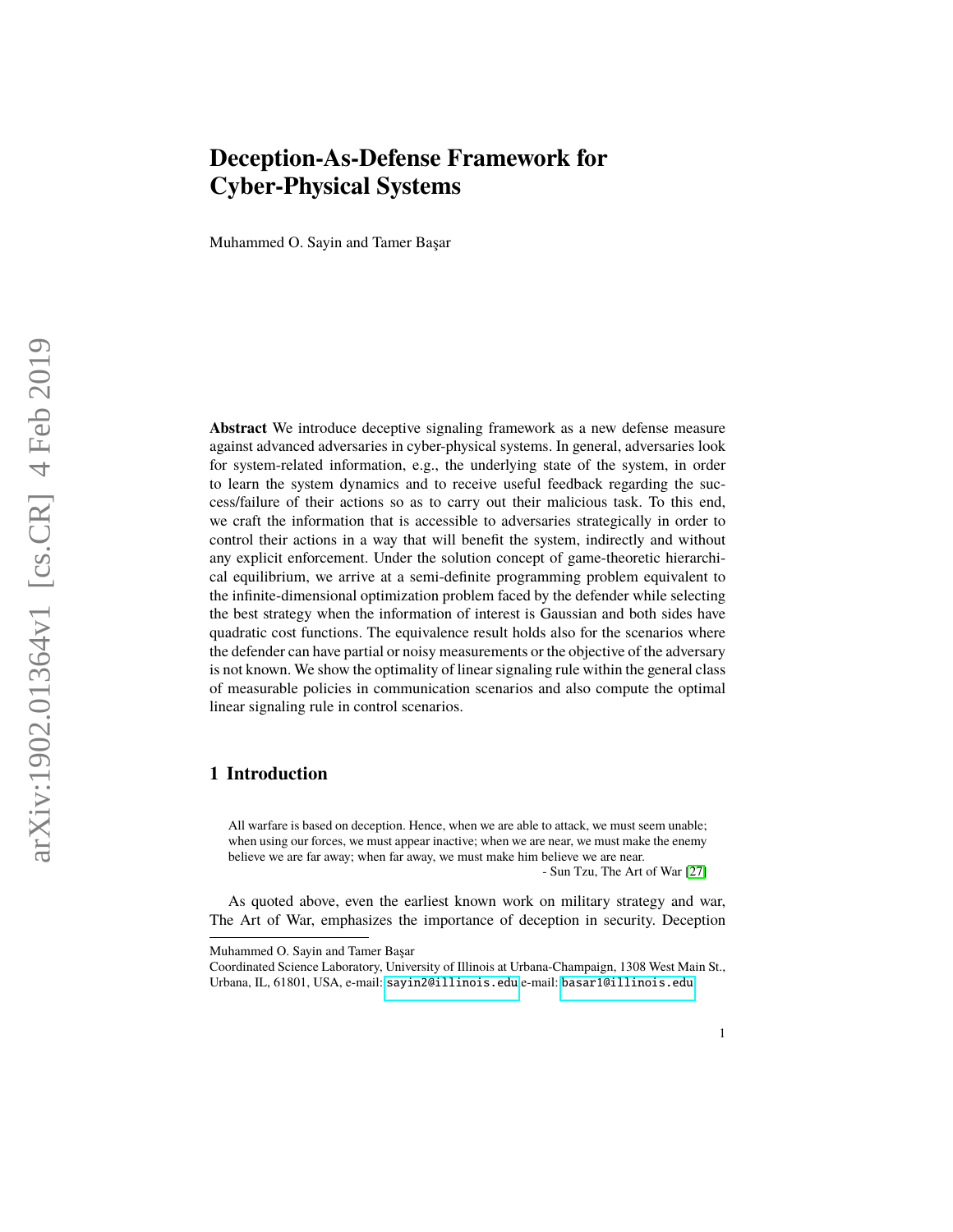can be used as a defense strategy by making the opponent/adversary to perceive certain information of interest in an engineered way. Indeed, deception is also not limited to hostile environments. In all non-cooperative multi-agent environments, as long as there is asymmetry of information and one agent is informed about the information of interest while the other is not, then the informed agent has power on the uninformed one to manipulate his/her decisions or perceptions by sharing that information strategically.

Especially with the introduction of cyber connectedness in physical systems, certain communication and control systems can be viewed as multi-agent environments, where each agent makes rational decisions to fulfill certain objectives. As an example, we can view transmitters (or sensors) and receivers (or controllers) as individual agents in communication (or control) systems. However, classical communication and control theory is based on the cooperation between these agents to meet certain challenges together, such as in mitigating the impact of a noisy channel in communication or in stabilizing the underlying state of a system around an equilibrium through feedback in control. However, cyber connectedness makes these multi-agent environments vulnerable against adversarial interventions and there is an inherent asymmetry of information as the information flows from transmitters (or sensors) to receivers (or controllers)[1](#page-1-0). Therefore, if these agents are not cooperating, e.g., due to adversarial intervention, then the informed agents, i.e., transmitters or sensors, could seek to deceive the uninformed ones, i.e., receivers or controllers, so that they would perceive the underlying information of interest in a way the deceiver has desired, and correspondingly would take the manipulated actions.

Our goal, here, is to craft the information that could be available to an adversary in order to control his/her perception about the underlying state of the system as a defensive measure. The malicious objective and the normal operation of the system may not be completely opposite of each other as in the framework of a zero-sum game, which implies that there is a part of malicious objective that is benign and the adversary would be acting in line with the system's interest with respect to that aligned part of the objectives. If we can somehow restrain the adversarial actions to fulfill only the aligned part, then the adversarial actions, i.e., the attack, could inadvertently end up helping the system toward its goal. Since a rational adversary would make decisions based on the information available to him, the strategic crafting of the signal that is shared with the adversary, or the adversary can have access to, can be effective in that respect. Therefore, our goal is to design the information flowing from the informed agents, e.g., sensors, to the uninformed ones, e.g., controllers, in view of the possibility of adversarial intervention, so as to control the perception of the adversaries about the underlying system, and correspondingly to *persuade* them (without any explicit enforcement) to fulfill the aligned parts of the objectives as much as possible without fulfilling the misaligned parts.

In this chapter, we provide an overview of the recent results [\[25,](#page-29-0) [21,](#page-29-1) [24\]](#page-29-2) addressing certain aspects of this challenge in non-cooperative communication and

<span id="page-1-0"></span><sup>&</sup>lt;sup>1</sup> In control systems, we can also view the control input as information that flows implicitly from the controllers to the sensors since it impacts the underlying state and correspondingly the sensors' measurements.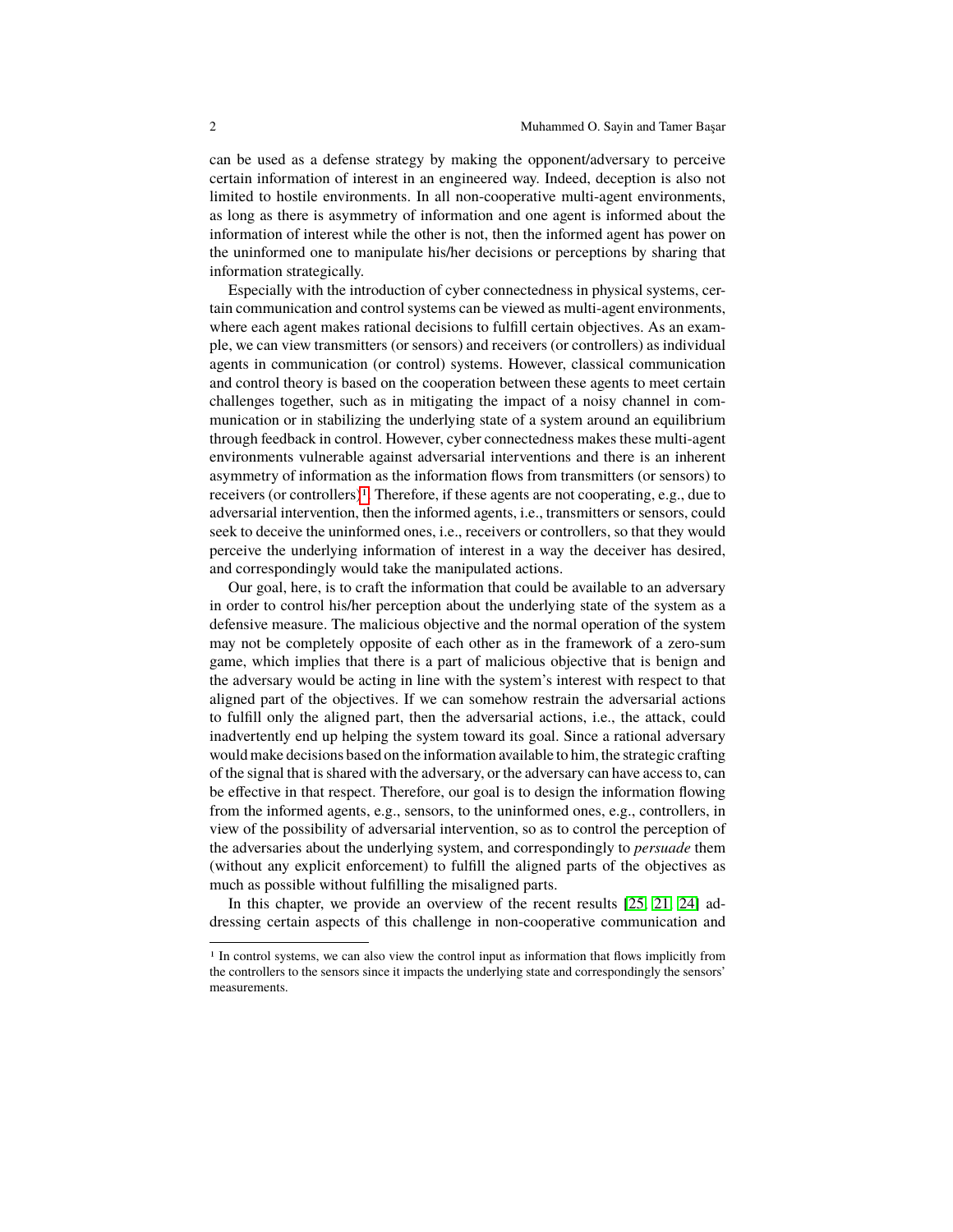control settings. For a discrete-time Gauss Markov process, and when the sender and the receiver in a non-cooperative communication setting have misaligned quadratic objectives, in  $[25]$ , we have shown the optimality of linear signaling rules<sup>[2](#page-2-0)</sup> within the general class of measurable policies and provided an algorithm to compute the optimal policies numerically. Also in [\[25\]](#page-29-0), we have formulated the optimal linear signaling rule in a non-cooperative linear-quadratic-Gaussian (LQG) control setting when the sensor and the controller have known misaligned control objectives. In [\[21\]](#page-29-1), we have introduced a secure sensor design framework, where we have addressed the optimal linear signaling rule again in a non-cooperative LQG setting when the sensor and private-type controller have misaligned control objectives in a Bayesian setting, i.e., the distribution over the private type of the controller is known. In [\[24\]](#page-29-2), we have addressed the optimal linear robust signaling in a non-Bayesian setting, where the distribution over the private type of the controller is not known, and provided a comprehensive formulation by considering also the cases where the sensor could have partial or noisy information on the signal of interest and relevance. We elaborate further on these results in some detail throughout the chapter.

In Section [2,](#page-2-1) we review the related literature in economics and engineering. In Sections [3](#page-5-0) and [4,](#page-7-0) we introduce the framework and formulate the deception-as-defense game, respectively. In Section [5,](#page-10-0) we elaborate on Gaussian information of interest in detail. In Sections [6](#page-17-0) and [7,](#page-20-0) we address the optimal signaling rules in non-cooperative communication and control systems. In Section [8,](#page-23-0) we provide the optimal signaling rule against the worst possible distribution over the private types of the uninformed agent. In Section [9,](#page-25-0) we extend the results to partial or noisy measurements of the underlying information of interest. Finally, we conclude the chapter in Section [10](#page-27-0) with several remarks and possible research directions.

*Notation:* Random variables are denoted by bold lower case letters, e.g., *x*. For a random vector  $x$ ,  $cov\{x\}$  denotes the corresponding covariance matrix. For an ordered set of parameters, e.g.,  $x_1, \ldots, x_k$ , we use the notation  $x_{k:l} = x_l, \ldots, x_k$ , where  $1 \leq l \leq k \leq \kappa$   $\mathbb{N}(0, \cdot)$  denotes the multivariate Gaussian distribution with where  $1 \leq l \leq k \leq \kappa$ .  $\mathbb{N}(0, \cdot)$  denotes the multivariate Gaussian distribution with zero mean and designated covariance. For a vector  $x$  and a matrix  $A$ ,  $x'$  and  $A'$ denote their transposes, and  $||x||$  denotes the Euclidean  $\ell_2$ -norm of the vector *x*. For a matrix *A*, Tr{*A*} denotes its trace. We denote the identity and zero matrices with the associated dimensions by *I* and *O*, respectively.  $\mathbb{S}^m$  denotes the set of *m*-by-*m* symmetric matrices. For positive semi-definite matrices *A* and *B*,  $A \geq B$  means that *A* − *B* is also positive semi-definite.

## <span id="page-2-1"></span>**2 Deception Theory in Literature**

There are various definitions of deception. Depending on the specific definition at hand, the analysis or the related applications vary. Commonly in signaling-based deception definitions, there is an information of interest private to an informed agent

<span id="page-2-0"></span><sup>2</sup> We use the terms "strategy", "signaling/decision rule", and "policy" interchangeably.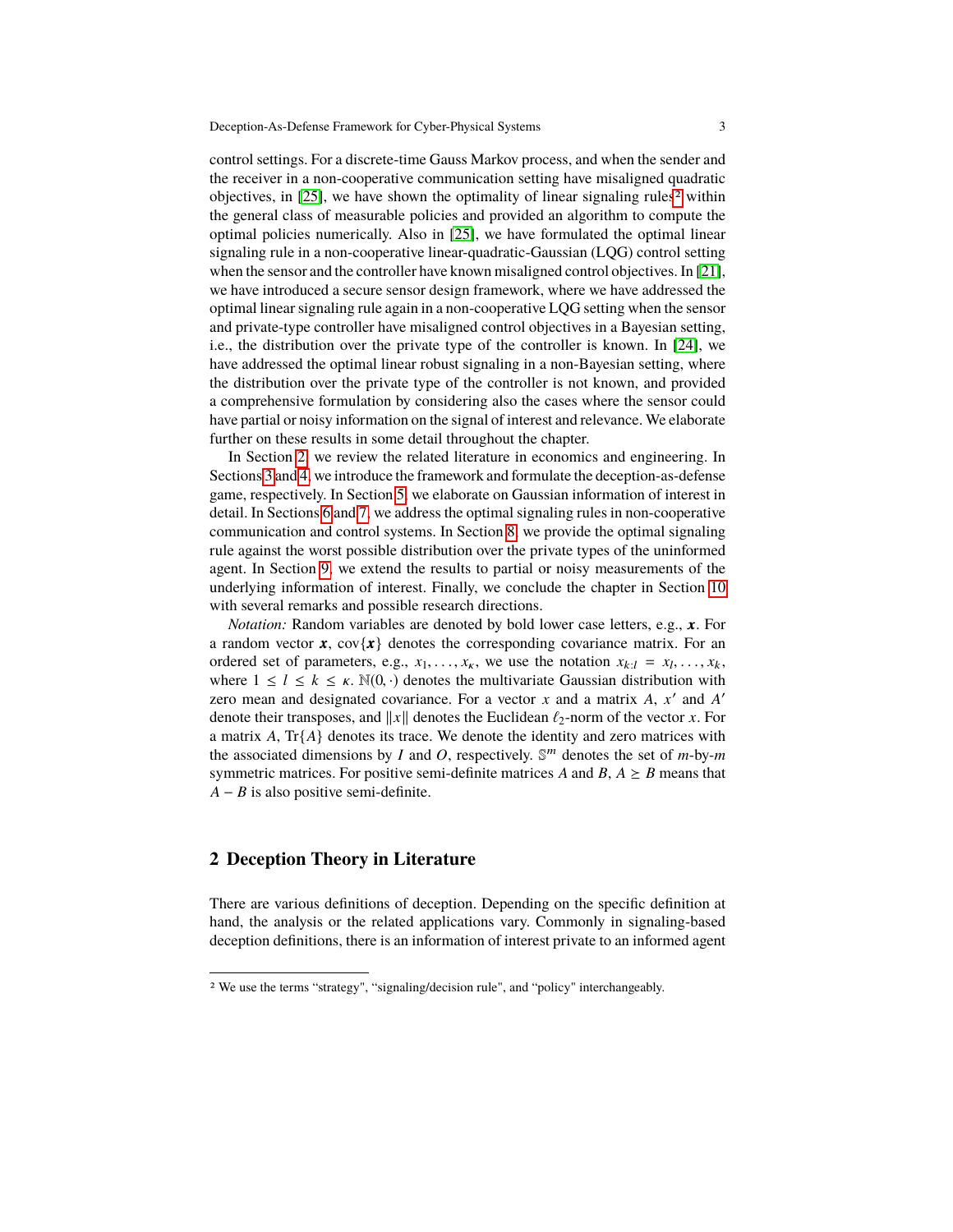whereas an uninformed agent may benefit from that information to make a certain decision. If the informed and uninformed agents are strategic while, respectively, sharing information and making a decision, then the interaction can turn into a game where the agents select their strategies according to their own objectives while taking into account the fact that the other agent would also have selected his/her strategy according to his/her different objective. Correspondingly, such an interaction between the informed and uninformed agents can be analyzed under a game-theoretic solution concept. Note that there is a main distinction between incentive compatible deception model and deception model with policy commitment.

**Definition 1** We say that a deception model is **incentive compatible** if neither the informed nor the uninformed agent have an incentive to deviate from their strategies unilaterally.

The associated solution concept here is Nash equilibrium [\[2\]](#page-28-0). Existence of a Nash equilibrium is not guaranteed in general. Furthermore, even if it exists, there may also be multiple Nash equilibria. Without certain commitments, any of the equilibria may not be realized or if one has been realized, which of them would be realized is not certain beforehand since different ones could be favorable for different players.

**Definition 2** We say that in a deception model, there is **policy commitment** if either the informed or the uninformed agent commits to play a certain strategy beforehand and the other agent reacts being aware of the committed strategy.

The associated solution concept is Stackelberg equilibrium, where one of the players leads the game by announcing his/her committed strategy [\[2\]](#page-28-0). Existence of a Stackelberg equilibrium is not guaranteed in general over unbounded strategy spaces. However, if it exists, all the equilibria would lead to the same game outcome for the leader of the game since the leader could have always selected the favorable one among them. We also note that if there is a favorable outcome for the leader in the incentive compatible model, the leader has the freedom to commit to that policy in the latter model. Correspondingly, the leader is advantageous by acting first to commit to play according to a certain strategy even though the result may not be incentive compatible.

Game theoretical analysis of deception has attracted substantial interest in various disciplines, including economics and engineering fields. In the following subsections, we review the literature in these disciplines with respect to models involving incentive compatibility and policy commitment.

### **2.1 Economics Literature**

The scheme of the type introduced above, called strategic information transmission, was introduced in a seminal paper by V. Crawford and J. Sobel in [\[9\]](#page-29-3). This has attracted significant attention in the economics literature due to the wide range of relevant applications, from advertising to expert advise sharing. In the model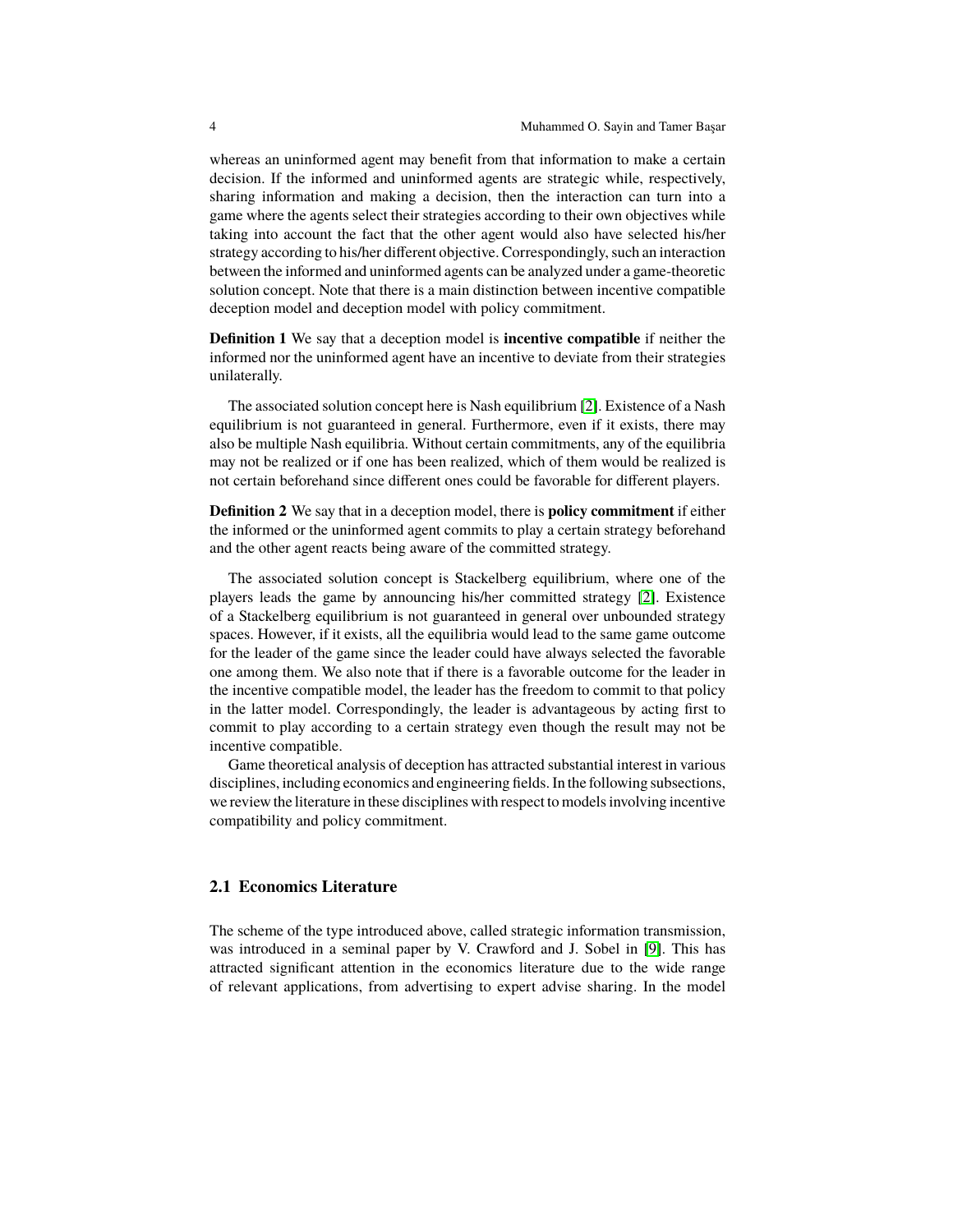adopted in [\[9\]](#page-29-3), the informed agent's objective function includes a commonly known bias term different from the uninformed agent's objective. That bias term can be viewed as the misalignment factor in-between the two objectives. For the incentive compatible model, the authors have shown that all equilibria are partition equilibria, where the informed agent controls the resolution of the information shared via certain quantization schemes, under certain assumptions on the objective functions (satisfied by quadratic objectives), and the assumption that the information of interest is drawn from a bounded support.

Following this inaugural introduction of the strategic information transmission framework, also called *cheap talk* due to the costless communication over an ideal channel, different settings, such as

- Single sender and multiple receivers [\[11,](#page-29-4) [12\]](#page-29-5),
- Multiple senders and single receiver [\[13,](#page-29-6) [17\]](#page-29-7),
- Repeated games [\[18\]](#page-29-8),

have been studied extensively; however, all have considered the scenarios where the underlying information is one-dimensional, e.g., a real number. However, multidimensional information can lead to interesting results like full revelation of the information even when the misalignment between the objectives is arbitrarily large if there are multiple senders with different bias terms, i.e., misalignment factors [\[3\]](#page-28-1). Furthermore, if there is only one sender yet multidimensional information, there can be full revelation of information at certain dimensions while at the other dimensions, the sender signals partially in a partition equilibrium depending on the misalignment between the objectives [\[3\]](#page-28-1).

The ensuing studies [\[11,](#page-29-4) [13,](#page-29-6) [12,](#page-29-5) [17,](#page-29-7) [18,](#page-29-8) [3\]](#page-28-1) on cheap talk [\[9\]](#page-29-3) have analyzed the incentive compatibility of the players. More recently, in [\[16\]](#page-29-9), the authors have proposed to use a deception model with policy commitment. They call it "sender-preferred sub-game perfect equilibrium" since the sender cannot distort or conceal information once the signal realization is known, which can be viewed as the sender revealing and committing to the signaling rule in addition to the corresponding signal realization. For information of interest drawn from a compact metric space, the authors have provided necessary and sufficient conditions for the existence of a strategic signal that can benefit the informed agent, and characterized the corresponding optimal signaling rule. Furthermore, in [\[28\]](#page-30-1), the author has shown the optimality of linear signaling rules for multivariate Gaussian information of interest and with quadratic objective functions.

### **2.2 Engineering Literature**

There exist various engineering applications depending on the definition of deception. Reference [\[19\]](#page-29-10) provides a taxonomy of these studies with a specific focus on security. Obfuscation techniques to hide valuable information, e.g., via externally introduced noise [\[15,](#page-29-11) [8,](#page-29-12) [30\]](#page-30-2) can also be viewed as deception based defense. As an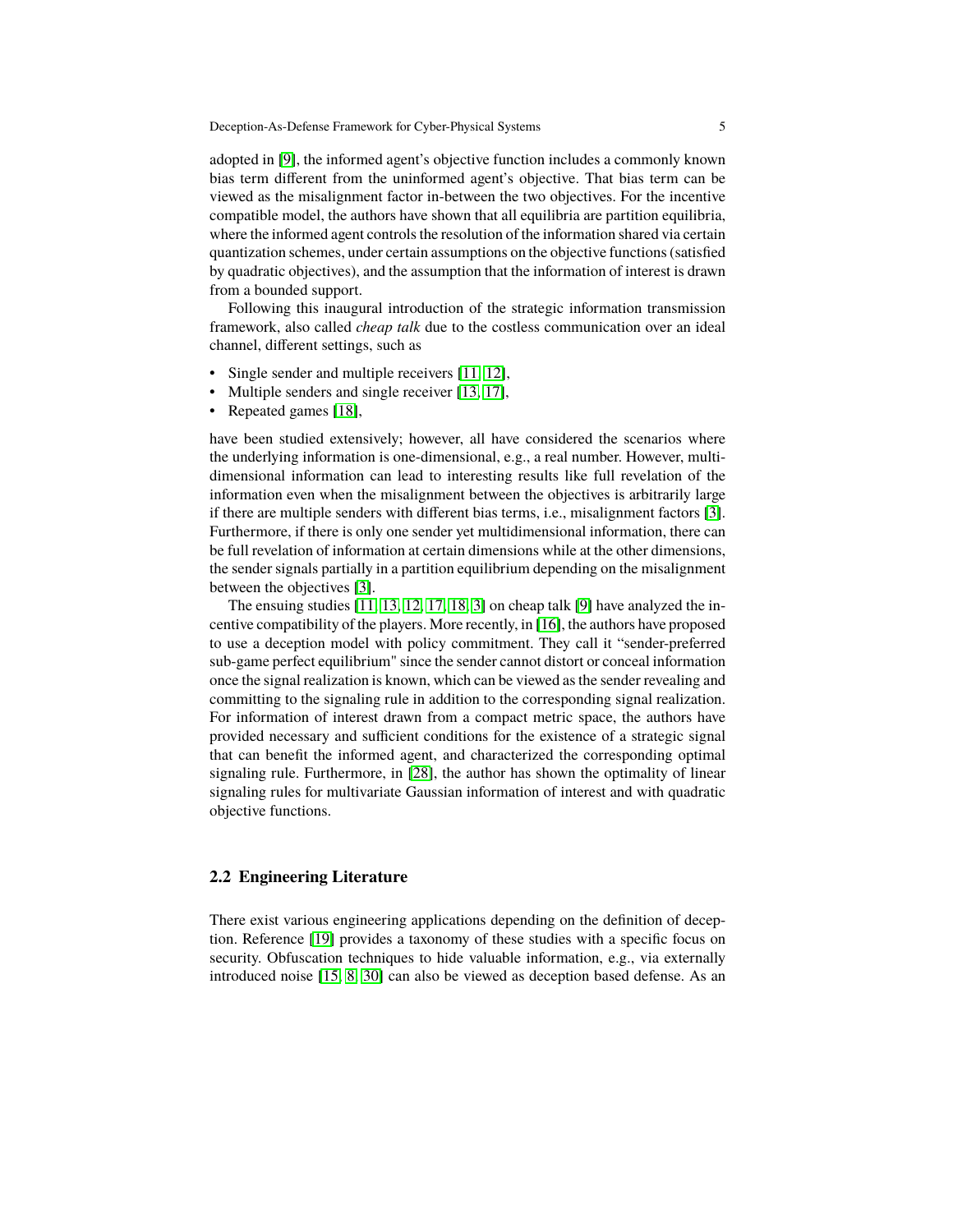example, in [\[15\]](#page-29-11), the authors have provided a browser extension that can obfuscate user's real queries by including automatically-fabricated queries to preserve privacy. Here, however, we specifically focus on signaling-based deception applications, in which we craft the information available to adversaries to control their perception rather than corrupting it. In line with the browser extension example, our goal is to persuade the query trackers to perceive the user behavior in a certain fabricated way rather than limiting their ability to learn the actual user behavior.

In computer security, various (heuristic) deception techniques, e.g., honeypots and honey nets, are prevalent to make the adversary perceive a honey-system as the real one or a real system as a honey-one [\[26\]](#page-30-3). Several studies, e.g., [\[7\]](#page-29-13), have analyzed honeypots within the framework of binary signaling games by abstracting the complexity of crafting a real system to be perceived as a honeypot (or crafting a honeypot to be perceived as a real system) to binary signals. However, here, our goal is to address the optimal way to craft the underlying information of interest with a continuum support, e.g., a Gaussian state.

The recent study [\[20\]](#page-29-14) addresses strategic information transmission of multivariate Gaussian information over an additive Gaussian noise channel for quadratic misaligned cost functions and identifies the conditions where the signaling rule attaining a Nash equilibrium can be a linear function. Recall that for scalar case, when there is no noisy channel in-between, all the equilibria are partition equilibria, implying all the signaling rules attaining a Nash equilibrium are nonlinear except babbling equilibrium, where the informed agent discloses no information [\[9\]](#page-29-3). Two other recent studies [\[1\]](#page-28-2) and [\[10\]](#page-29-15) address strategic information transmission for the scenarios where the bias term is not common knowledge of the players and the solution concept is Stackelberg equilibrium rather than Nash equilibrium. They have shown that the Stackelberg equilibrium could be attained by linear signaling rules under certain conditions, different from the partition equilibria in the incentive compatible cheap talk model [\[9\]](#page-29-3). In [\[10\]](#page-29-15), the authors have studied strategic sensor networks for multivariate Gaussian information of interest and with myopic quadratic objective functions in dynamic environments and by restricting the receiver's strategies to affine functions. In [\[1\]](#page-28-2), for jointly Gaussian scalar private information and bias variable, the authors have shown that optimal sender strategies are linear functions within the general class of measurable policies for misaligned quadratic cost functions when there is an additive Gaussian noise channel and hard power constraint on the signal, i.e., when it is no longer cheap talk.

## <span id="page-5-0"></span>**3 Deception-As-Defense Framework**

Consider a multi-agent environment with asymmetry of information, where each agent is a selfish decision maker taking action or actions to fulfill his/her own objective only while actions of any agent could impact the objectives of the others. As an example, Fig. [1](#page-6-0) illustrates a scenario with two agents: Sender (S) and Receiver (R), where S has access to (possibly partial or noisy version of) certain information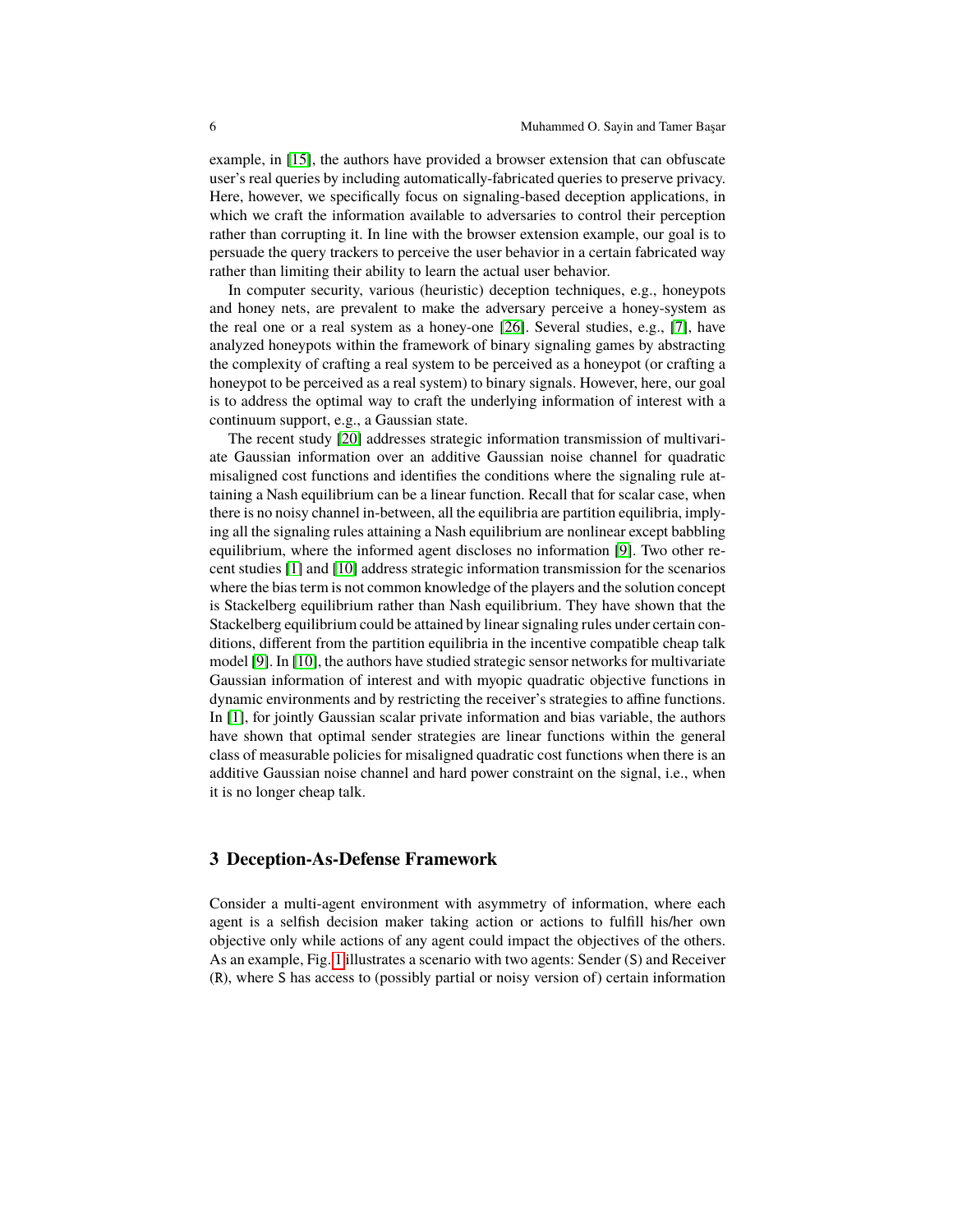

<span id="page-6-0"></span>**Fig. 1** Strategic information disclosure.

valuable to R, and S sends a signal or signals related to the information of interest to R.

**Definition 3** We say that an informed agent (or the signal the agent crafts) is **deceptive** if he/she shapes the information of interest private to him/her strategically in order to control the perception of the uninformed agent by *removing*, *changing*, or *adding contents*.

Deceptive signaling can play a key role in multi-agent non-cooperative environments as well as in cooperative ones, where certain (uninformed) agents could have been compromised by certain adversaries. In such scenarios, informed agents can signal strategically to the uninformed ones in case they could have been compromised. Furthermore, deceiving an adversary to act, or attack the system in a way aligned with the system's goals can be viewed as being too optimistic due to the very definition of adversary. However, an adversary can also be viewed as a selfish decision maker seeking to satisfy a certain malicious objective, which may not necessarily be completely conflicting with the system's objective. This now leads to the following notion of "deception-as-defense".

**Definition 4** We say that an informed agent engages in a **deception-as-defense** mode of operation if he/she crafts the information of interest strategically to persuade the uninformed malicious agent (without any explicit enforcement) to act in line with the aligned part of the objective as much as possible without taking into account the misaligned part.

We re-emphasize that this approach differs from the approaches that seek to raise suspicion on the information of interest to sabotage the adversaries' malicious objectives. Sabotaging the adversaries' malicious objectives may not necessarily be the best option for the informed agent unless the objectives are completely opposite of each other. In this latter case, the deception-as-defense framework actually ends up seeking to sabotage the adversaries' malicious objectives.

We also note that this approach differs from lying, i.e., the scenario where the informed agent provides a totally different information (correlated or not) *as if* it is the information of interest. Lying could be effective, as expected, as long as the uninformed agent trusts the legitimacy of the provided information. However, in noncooperative environments, this could turn into a game where the uninformed agent becomes aware of the possibility of lying. This correspondingly raises suspicion on the legitimacy of the shared information and could end up sabotaging the adversaries'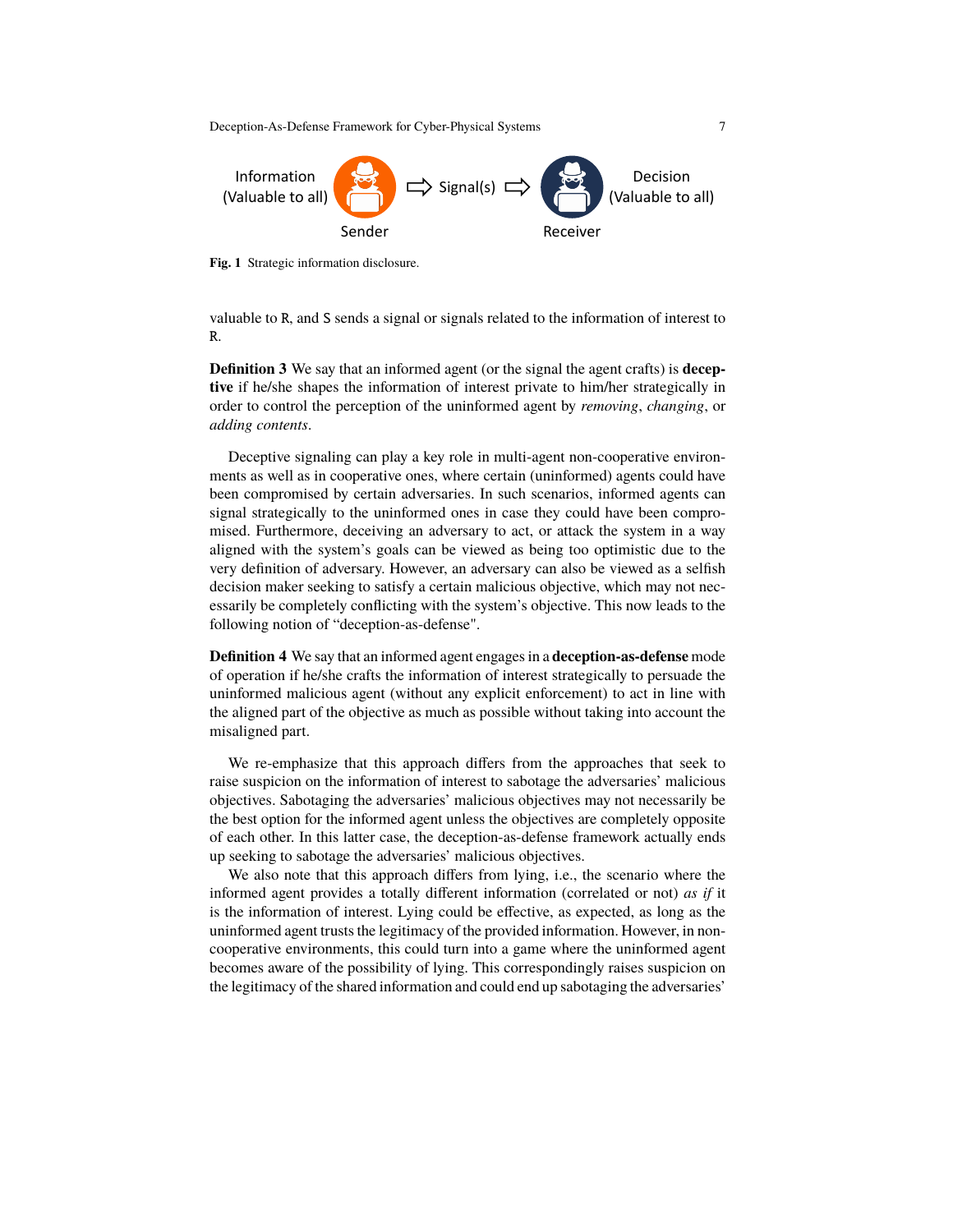malicious objectives rather than controlling their perception of the information of interest.

Once a defense mechanism has been widely deployed, this can cause the advanced adversaries learn the defense policy in the course of time. Correspondingly, the solution concept of policy commitment model can address this possibility in the deception-as-defense framework in a robust way if the defender commits to a certain policy that takes into account the best reaction of the adversaries that are aware of the policy. Furthermore, the transparency of the signal sent via the committed policy generates a trust-based relationship in-between S and R, which is powerful to persuade R to make certain decisions inadvertently without any explicit enforcement by S.

## <span id="page-7-0"></span>**4 Game Formulation**

The information of interest is considered to be a realization of a known, continuous, random variable in static settings or a known (discrete-time) random process in dynamic settings. Since the static setting is a special case of the dynamic setting, we formulate the game in a dynamic, i.e., multi-stage, environment. We denote the information of interest by  $\{x_k \in X\}$ , where  $X \subset \mathbb{R}^m$  denotes its support. Let  $\{x_k\}$ have zero mean and (finite) second-order moment  $\Sigma_k := \text{cov}\{\pmb{x}_k\} \in \mathbb{S}^m$ . We consider the scenarios where each agent has perfect recall and constructs his/her strategy accordingly. S has access to a possibly partial or noisy version of the information of interest,  $\mathbf{x}_k$ . We denote the noisy measurement of  $\mathbf{x}_k$  by  $\mathbf{y}_k \in \mathcal{Y}$ , where  $\mathcal{Y} \subset \mathbb{R}^m$ denotes its support. For each instance of the information of interest, S selects his/her signal as a second-order random variable

$$
\mathbf{s}_k = \eta_k(\mathbf{y}_{1:k}),\tag{1}
$$

correlated with  $y_{1:k}$ , but not necessarily determined through a deterministic transformation on  $\mathbf{y}_{1:k}$  (i.e.,  $\eta_k(\cdot)$  is in general a random mapping). Let us denote the set of all signaling rules by  $\Upsilon_k$ . As we will show later, when we allow for such randomness in the signaling rule, under certain conditions the solution turns out to be a linear function of the underlying information  $y_{1:k}$  and an additive independent noise term. Due to the policy commitment by S, at each instant, with perfect recall, R selects a Borel measurable decision rule  $\gamma_k : S^k \to \mathcal{U}$ , where  $\mathcal{U} \subset \mathbb{R}^r$ , from a certain policy space  $\Gamma_k$  in order to make a decision

$$
\mathbf{u}_k = \gamma_k(\mathbf{s}_{1:k}),\tag{2}
$$

knowing the signaling rules  $\{\eta_k\}$  and observing the signals sent  $s_{1:k}$ .

Let  $\kappa$  denote the length of the horizon. We consider that the agents have cost functions to minimize, instead of utility functions to maximize. Clearly, the framework could also be formulated accordingly for utility maximization rather straightfor-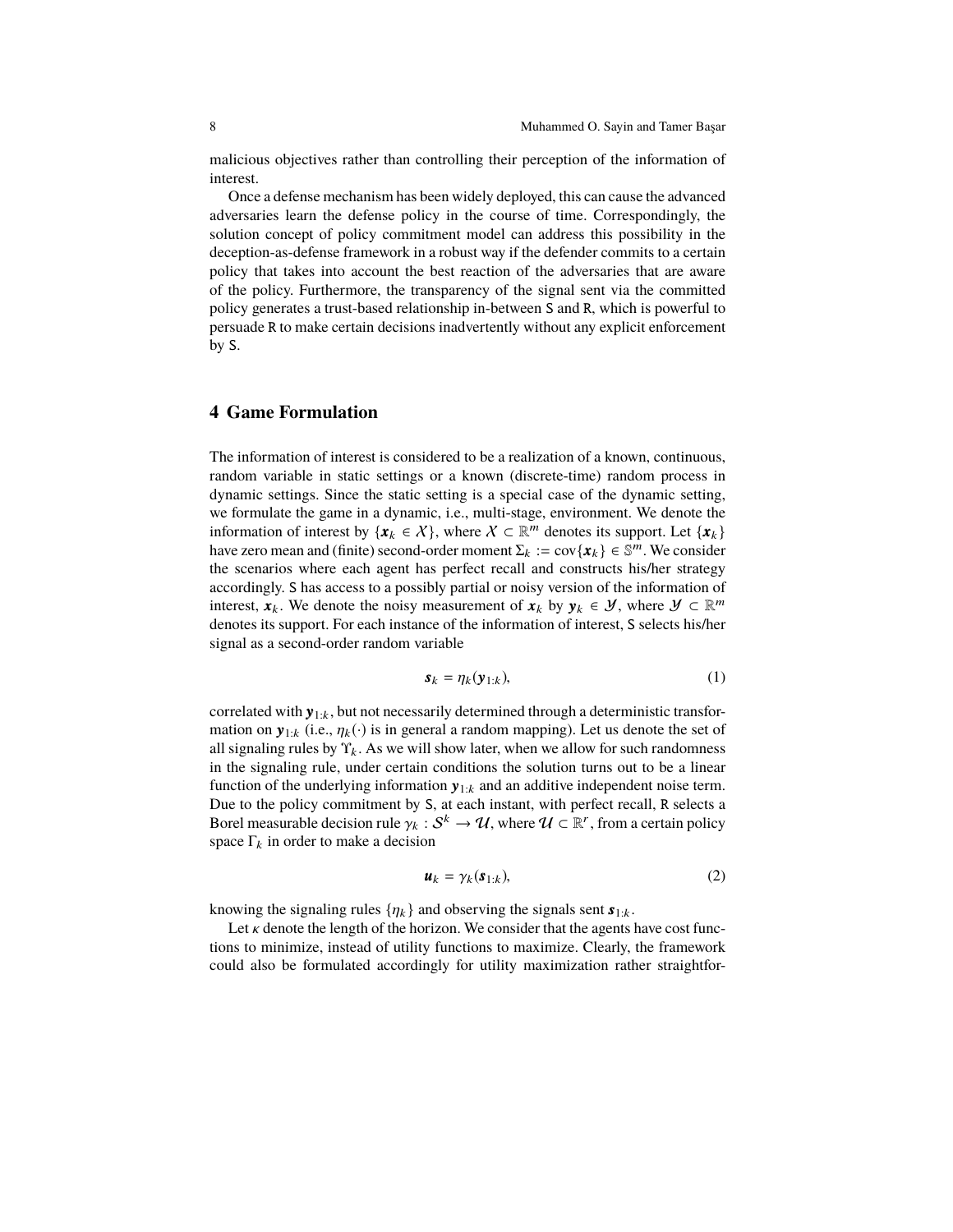wardly. Furthermore, we specifically consider that the agents have quadratic cost functions, denoted by  $U_S(\eta_{1:\kappa}, \gamma_{1:\kappa})$  and  $U_R(\eta_{1:\kappa}, \gamma_{1:\kappa})$ .

#### **An Example in Non-cooperative Communication Systems**

Over a finite horizon with length  $\kappa$ , S seeks to minimize over  $\eta_{1:\kappa} \in \Upsilon :=$  $_{k=1}^{\kappa}$   $\Upsilon_k$ 

<span id="page-8-0"></span>
$$
U_{\mathsf{S}}(\eta_{1:\kappa}, \gamma_{1:\kappa}) = \mathbb{E}\left\{\sum_{k=1}^{\kappa} \|Q_{\mathsf{S}}\mathbf{x}_k - R_{\mathsf{S}}\gamma_k(\eta_1(\mathbf{y}_1), \dots, \eta_k(\mathbf{y}_{1:\kappa}))\|^2\right\}
$$
  
= 
$$
\mathbb{E}\left\{\sum_{k=1}^{\kappa} \|Q_{\mathsf{S}}\mathbf{x}_k - R_{\mathsf{S}}\mathbf{u}_k\|^2\right\},
$$
 (3)

by taking into account that R seeks to minimize over  $\gamma_{1:\kappa} \in \Gamma :=$ κ k=1 Γk

<span id="page-8-1"></span>
$$
U_{\mathcal{R}}(\eta_{1:\kappa}, \gamma_{1:\kappa}) = \mathbb{E}\left\{\sum_{k=1}^{\kappa} ||Q_{\mathcal{R}}\boldsymbol{x}_k - R_{\mathcal{R}}\gamma_k(\eta_1(\boldsymbol{y}_1), \dots, \eta_k(\boldsymbol{y}_{1:\kappa}))||^2\right\}
$$
  
= 
$$
\mathbb{E}\left\{\sum_{k=1}^{\kappa} ||Q_{\mathcal{R}}\boldsymbol{x}_k - R_{\mathcal{R}}\boldsymbol{u}_k||^2\right\},
$$
 (4)

where the weight matrices are arbitrary (but fixed). The following special case illustrates the applicability of this general structure of misaligned objectives [\(3\)](#page-8-0) and [\(4\)](#page-8-1). Suppose that the information of interest consists of two separate processes  $\{z_k\}$ and  $\{t_k\}$ , e.g.,  $\mathbf{x}_k := [z'_k \, t'_k]'$ . Then [\(3\)](#page-8-0) and [\(4\)](#page-8-1) cover the scenarios where R seeks to estimate  $z_k$  by minimizing

$$
\mathbb{E}\left\{\sum_{k=1}^{K}||z_k - u_k||^2\right\},\tag{5}
$$

whereas S wants R to perceive  $z_k$  as  $t_k$ , and end up minimizing

$$
\mathbb{E}\left\{\sum_{k=1}^{\kappa}\|\boldsymbol{t}_k-\boldsymbol{u}_k\|^2\right\}.
$$
 (6)

#### **An Example in Non-cooperative Control Systems**

Consider a controlled Markov process, e.g.,

<span id="page-8-2"></span>
$$
\boldsymbol{x}_{k+1} = A\boldsymbol{x}_k + B\boldsymbol{u}_k + \boldsymbol{w}_k,\tag{7}
$$

where  $w_k \sim \mathbb{N}(0, \Sigma_w)$  is a white Gaussian noise process. S seeks to minimize over  $\eta_{1:\kappa}\in\Upsilon$ 

>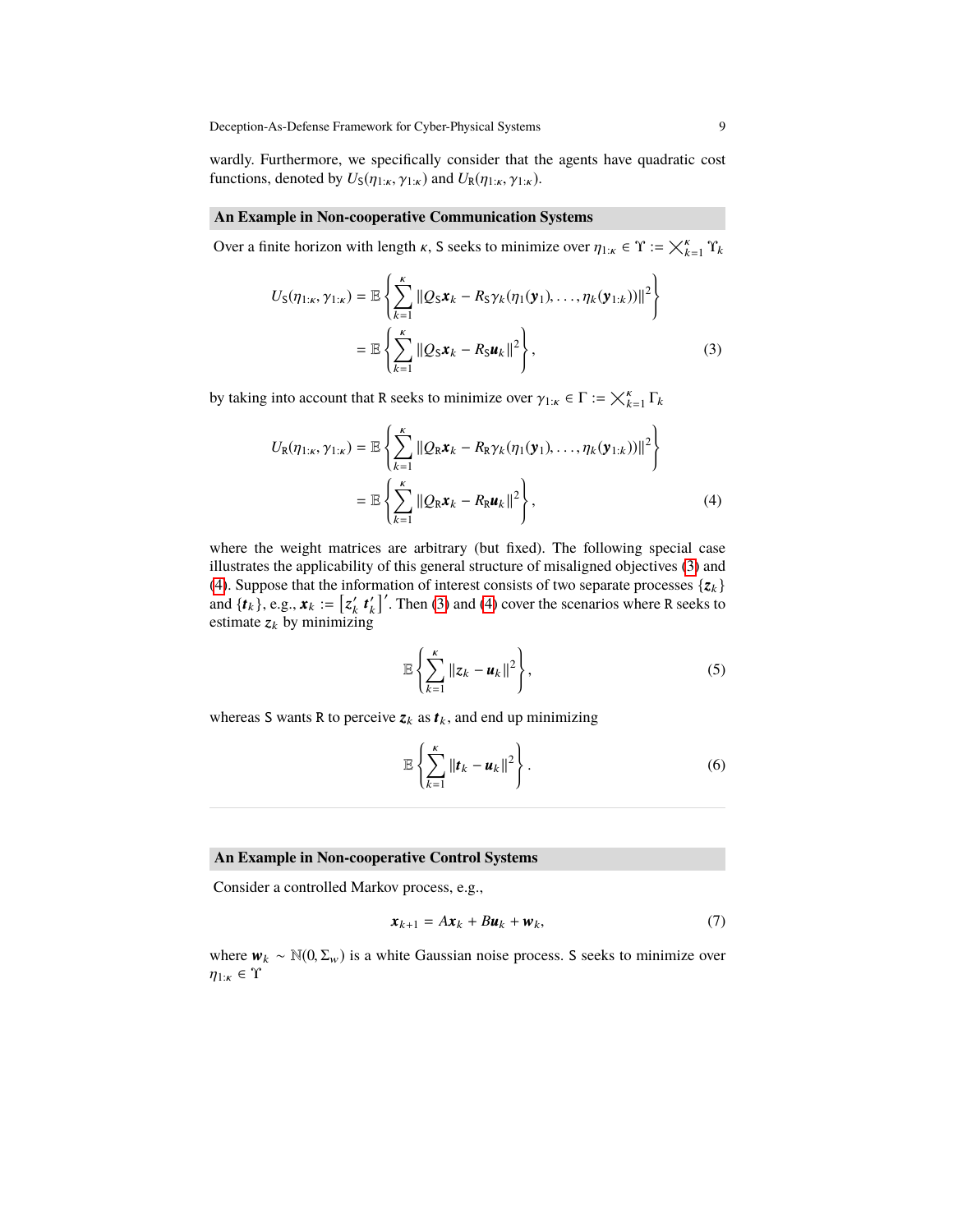<span id="page-9-0"></span>
$$
U_{\rm S}(\eta_{1:\kappa},\gamma_{1:\kappa}) = \mathbb{E}\left\{\sum_{k=1}^{\kappa} x'_{k+1} Q_{\rm S} x_{k+1} + u'_{k} R_{\rm S} u_{k}\right\},\tag{8}
$$

by taking into account that R seeks to minimize over  $\gamma_{1:\kappa} \in \Gamma$ 

<span id="page-9-1"></span>
$$
U_{\mathbf{R}}(\eta_{1:\kappa},\gamma_{1:\kappa})=\mathbb{E}\left\{\sum_{k=1}^{\kappa}\mathbf{x}_{k+1}^{\prime}Q_{\mathbf{R}}\mathbf{x}_{k+1}+\mathbf{u}_{k}^{\prime}R_{\mathbf{R}}\mathbf{u}_{k}\right\},\qquad(9)
$$

with arbitrary (but fixed) positive semi-definite matrices  $Q_S$  and  $Q_R$ , and positivedefinite matrices  $R<sub>S</sub>$  and  $R<sub>R</sub>$ . Similar to the example in communication systems, this general structure of misaligned objectives [\(8\)](#page-9-0) and [\(9\)](#page-9-1) can bring in interesting applications. Suppose the information of interest consists of two separate processes  $\{z_k\}$  and  $\{t_k\}$ , e.g.,  $x_k := [z'_k \ t'_k]'$ , where  $\{t_k\}$  is an exogenous process, which does not depend on R's decision  $u_k$ . For certain weight matrices, [\(8\)](#page-9-0) and [\(9\)](#page-9-1) cover the scenarios where R seeks to regularize  $\{z_k\}$  around zero vector by minimizing

$$
\mathbb{E}\left\{\sum_{k=1}^{\kappa} z'_{k+1} z_{k+1} + \mathbf{u}'_k \mathbf{u}_k\right\},\tag{10}
$$

whereas S seeks R to regularize  $\{z_k\}$  around the exogenous process  $\{t_k\}$  by minimizing

$$
\mathbb{E}\left\{\sum_{k=1}^{\kappa}(z_{k+1}-t_{k+1})'(z_{k+1}-t_{k+1})+u'_{k}u_{k}\right\}.
$$
\n(11)

We define the deception-as-defense game as follows:

**Definition 5** The **deception-as-defense game**  $G := (\Upsilon, \Gamma, \{x_k\}, \{y_k\}, U_S, U_R)$  is a Stackelberg game between S and R, where

- $\{x_k\}$  denotes the information of interest,
- $\{y_k\}$  denotes S's (possibly noisy) measurements of the information of interest,
- $U_S$  and  $U_R$  are the objective functions of S and R, defined respectively by [\(3\)](#page-8-0) and [\(4\)](#page-8-1), or [\(8\)](#page-9-0) and [\(9\)](#page-9-1).

Under the deception model with policy commitment, S is the leader, who announces (and commits to) his strategies beforehand, while R is the follower, reacting to the leader's announced strategies. Since R is the follower and takes actions knowing S's strategy  $\eta_{1:\kappa} \in \Upsilon$ , we let  $B(\eta_{1:\kappa}) \subset \Gamma$  be R's best reaction set to S's strategy  $\eta_{1:\kappa} \in$ **T**. Then, the strategy and best reaction pair  $(η<sub>1:k</sub><sup>*</sup>, B(η<sub>1:k</sub><sup>*</sup>))$  attains the Stackelberg equilibrium provided that equilibrium provided that

$$
\eta_{1:\kappa}^* \in \underset{\eta_{1:\kappa} \in \Upsilon}{\text{argmin}} \quad \underset{\gamma_{1:\kappa} \in B(\eta_{1:\kappa})}{\text{max}} U_S(\eta_{1:\kappa}, \gamma_{1:\kappa}), \tag{12}
$$

$$
B(\eta_{1:\kappa}) = \underset{\gamma_{1:\kappa} \in \Gamma}{\text{argmin}} \ U_{\mathsf{R}}(\eta_{1:\kappa}, \gamma_{1:\kappa}). \tag{13}
$$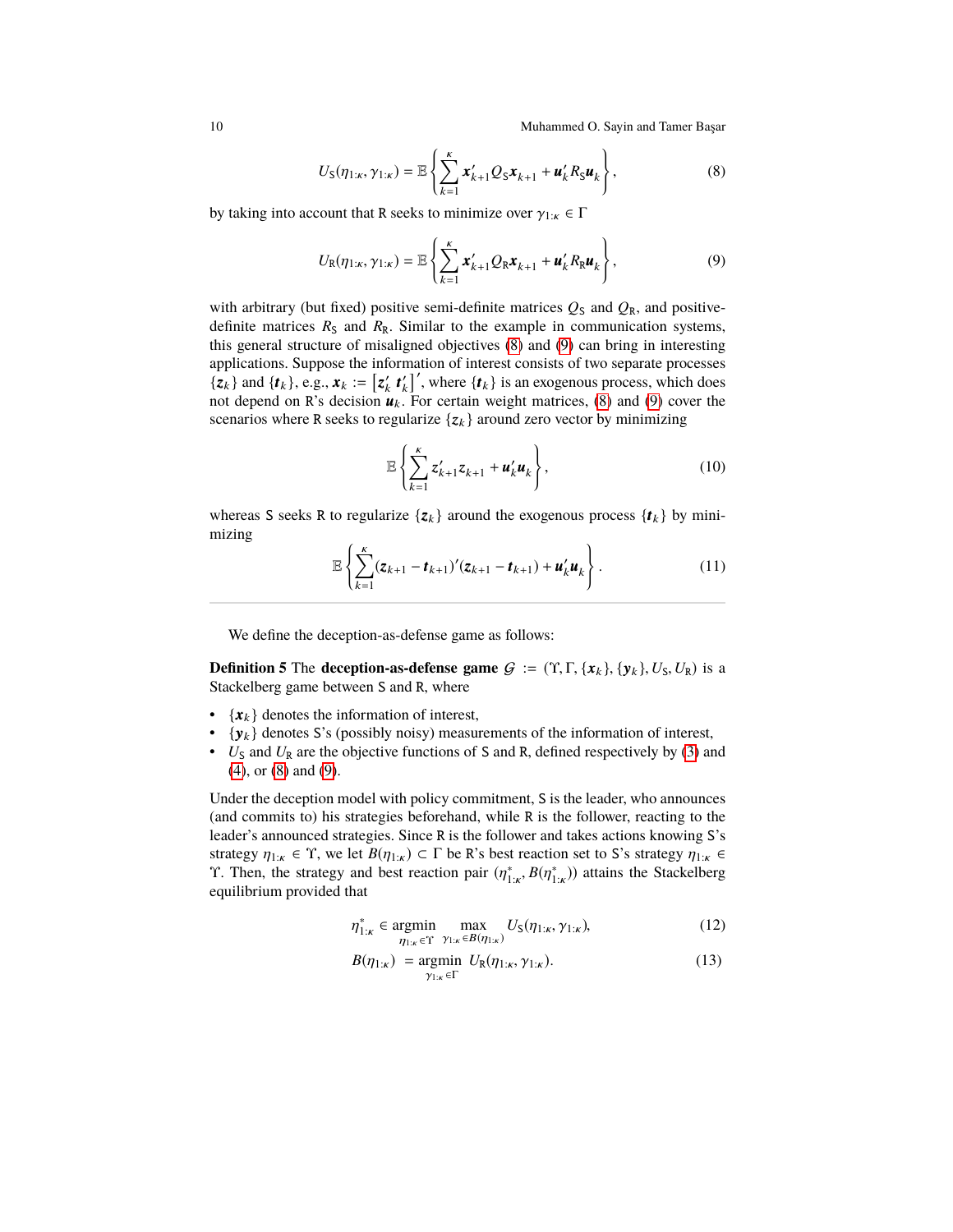## <span id="page-10-0"></span>**5 Quadratic Costs and Information of Interest**

Misaligned *quadratic* cost functions, in addition to their various applications, play an essential role in the analysis of the game  $G$ . One advantage is that a quadratic cost function can be written as a linear function of the covariance of the posterior estimate of the underlying information of interest. Furthermore, when the information of interest is Gaussian, we can formulate a necessary and sufficient condition on the *covariance of the posterior estimate*, which turns out to be just semi-definite matrix inequalities. This leads to an equivalent semi-definite programming (SDP) problem over a *finite* dimensional space instead of finding the best signaling rule over an infinite-dimensional policy space. In the following, we elaborate on these observations in further detail.

Due to the policy commitment, S needs to anticipate R's reaction to the selected signaling rule  $\eta_{1:\kappa} \in \Upsilon$ . Here, we will focus on the non-cooperative communication system, and later in Section [7,](#page-20-0) we will show how we can transform a non-cooperative control setting into a non-cooperative communication setting under certain conditions. Since the information flow is in only one direction, R faces the least mean square error problem for given  $\eta_{1:k} \in \Upsilon$ . Suppose that  $R'_R R_R$  is invertible. Then, the hest reaction by **R** is given by best reaction by R is given by

$$
\gamma_k^*(s_{1:k}) = (R'_R R_R)^{-1} R'_R Q_R \mathbb{E}\{x_k | s_{1:k}\},\tag{14}
$$

almost everywhere over  $\mathbb{R}^r$ . Note that the best reaction set  $B(\eta_{1:k})$  is a singleton and the best reaction is linear in the posterior estimate  $\mathbb{E}\{x_i | \mathbf{s}_i \}$ , i.e., the conditional the best reaction is linear in the posterior estimate  $\mathbb{E}\{\boldsymbol{x}_k | \boldsymbol{s}_{1:k}\}\)$ , i.e., the conditional expectation of  $x_k$  with respect to the random variables  $s_{1:k}$ . When we substitute the best reaction by R into S's cost function, we obtain

<span id="page-10-1"></span>
$$
\sum_{k=1}^{k} \mathbb{E} ||Q_{\mathbf{S}} \mathbf{x}_k - M_{\mathbf{S}} \mathbb{E} \{ \mathbf{x}_k | \mathbf{s}_{1:k} \} ||^2, \tag{15}
$$

where  $M_S := R_S (R'_R R_R)^{-1} R'_R Q_R$ . Since for arbitrary random variables *a* and *b*,

<span id="page-10-2"></span>
$$
\mathbb{E}\{a\mathbb{E}\{a|b\}\} = \mathbb{E}\{\mathbb{E}\{a|b\}\mathbb{E}\{a|b\}\},\tag{16}
$$

the objective function to be minimized by S, [\(15\)](#page-10-1), can be written as

$$
\sum_{k=1}^{K} \mathbb{E} ||Q_{S} \mathbf{x}_{k} - M_{S} \mathbb{E} \{ \mathbf{x}_{k} | \mathbf{s}_{1:k} \} ||^{2} = \sum_{k=1}^{K} \text{Tr} \{ H_{k} V \} + c,
$$
 (17)

where  $H_k := \text{cov}\{\mathbb{E}\{\mathbf{x}_k | \mathbf{s}_{1:k}\}\}\$  denotes the covariance of the posterior estimate,

$$
V := M'_{\rm S}M_{\rm S} - M'_{\rm S}Q_{\rm S} - Q'_{\rm S}M_{\rm S}
$$
 (18)

and the constant *c* is given by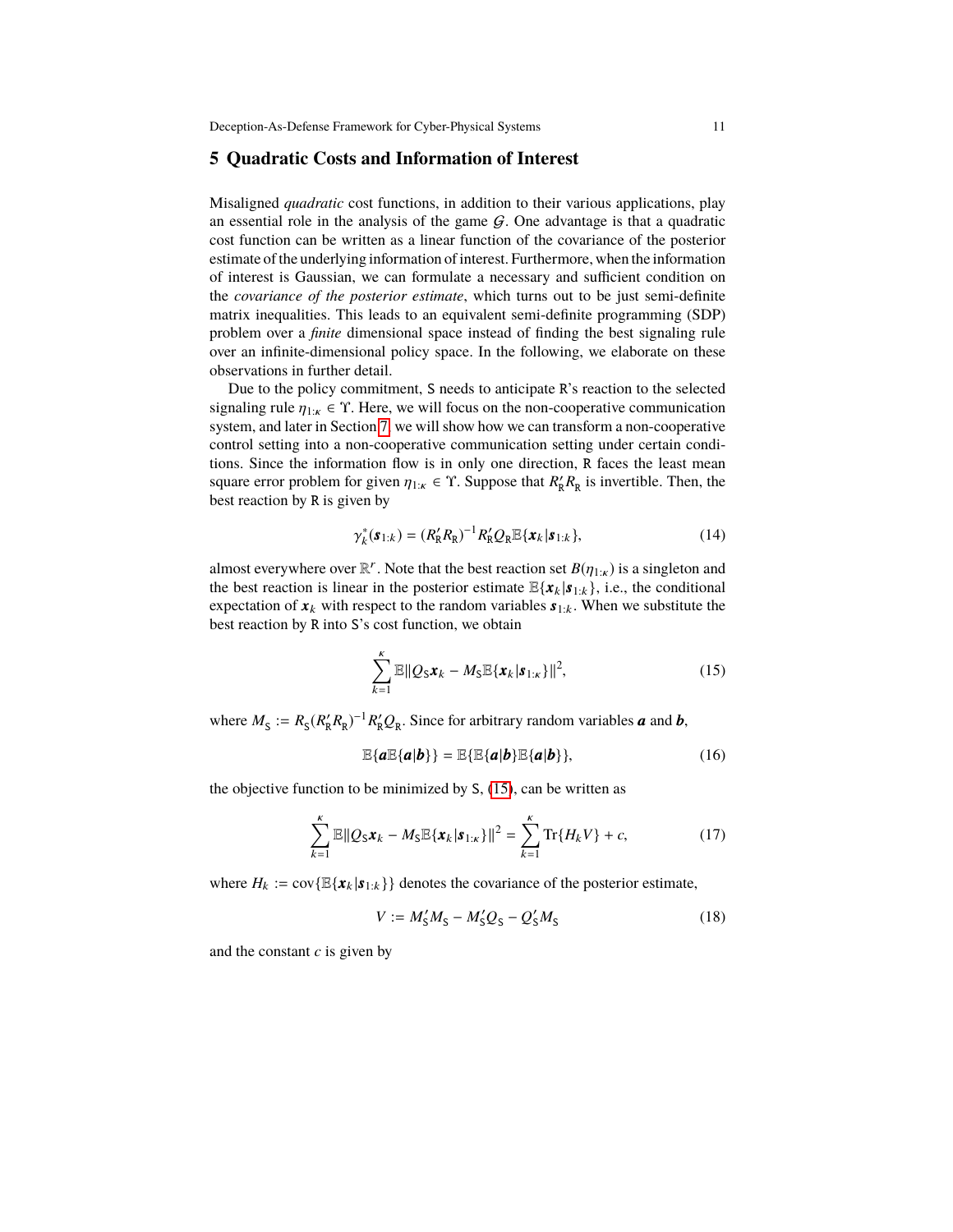$$
c := \sum_{k=1}^{k} \text{Tr}\{Q_{\mathcal{S}}'Q_{\mathcal{S}}\Sigma_{k}\}.
$$
 (19)

We emphasize that  $H_k \in \mathbb{S}^m$  is not the posterior covariance, i.e., cov $\{\mathbb{E}\{\mathbf{x}_k | \mathbf{s}_{1:k}\}\}\neq$  $cov{x_k|\boldsymbol{s}_{1:k}}$  in general.

The cost function depends on the signaling rule  $\eta_{1:\kappa} \in \Upsilon$  only through the covariance matrices  $H_{1:\kappa}$  and the cost is an affine function of  $H_{1:\kappa}$ . By formulating the relation, we can obtain an equivalent finite-dimensional optimization problem over the space of symmetric matrices as an alternative to the infinite-dimensional problem over the policy space Υ. Next, we seek to address the following question.

# **? Relation between**  $\eta_{1:\kappa}$  **and**  $H_{1:\kappa}$

What is the relation between the signaling rule  $\eta_{1:\kappa} \in \Upsilon$  and the covariance of the posterior estimate  $H_{1:\kappa}$ ?

Here, we only consider the scenario where S has access to the underlying information of interest perfectly. We will address the scenarios with partial or noisy measurements in Section [9](#page-25-0) by transforming that setting to the setting of perfect measurements.

There are two extreme cases for the shared information: either sharing the information fully without any crafting or sharing no information. The former one implies that the covariance of the posterior estimate would be  $\Sigma_k$  whereas the latter one implies that it would be cov $\{\mathbb{E}\{x_k | s_{1:k-1}\}\}\$  since R has perfect memory.

## **• ? In-between the extremes of sharing everything and sharing nothing**

What would  $H_k \in \mathbb{S}^m$  be if S has shared the information only partially?

To address this, if we consider the positive semi-definite matrix  $cov{x_k \mathbb{E}\{\mathbf{x}_k|\mathbf{s}_{1:k}\}\}$ , by [\(16\)](#page-10-2) we obtain

<span id="page-11-0"></span>
$$
cov\{\boldsymbol{x}_k - \mathbb{E}\{\boldsymbol{x}_k | \boldsymbol{s}_{1:k}\}\} = \Sigma_k - H_k.
$$
 (20)

Furthermore, if we consider the positive semi-definite matrix  $cov\{\mathbb{E}\{\boldsymbol{x}_k | \boldsymbol{s}_{1:k}\}$  –  $\mathbb{E}\{\mathbf{x}_k|\mathbf{s}_{1:k-1}\}\}$ , by [\(16\)](#page-10-2) we obtain

<span id="page-11-1"></span>
$$
cov\{\mathbb{E}\{\bm{x}_{k}|\bm{s}_{1:k}\}-\mathbb{E}\{\bm{x}_{k}|\bm{s}_{1:k-1}\}\} = H_{k} - cov\{\mathbb{E}\{\bm{x}_{k}|\bm{s}_{1:k-1}\}\}.
$$
 (21)

Therefore, based on [\(20\)](#page-11-0) and [\(21\)](#page-11-1), we obtain the necessary condition:

<span id="page-11-2"></span>
$$
\Sigma_k \ge H_k \ge \text{cov}\{\mathbb{E}\{\boldsymbol{x}_k|\boldsymbol{s}_{1:k-1}\}\},\tag{22}
$$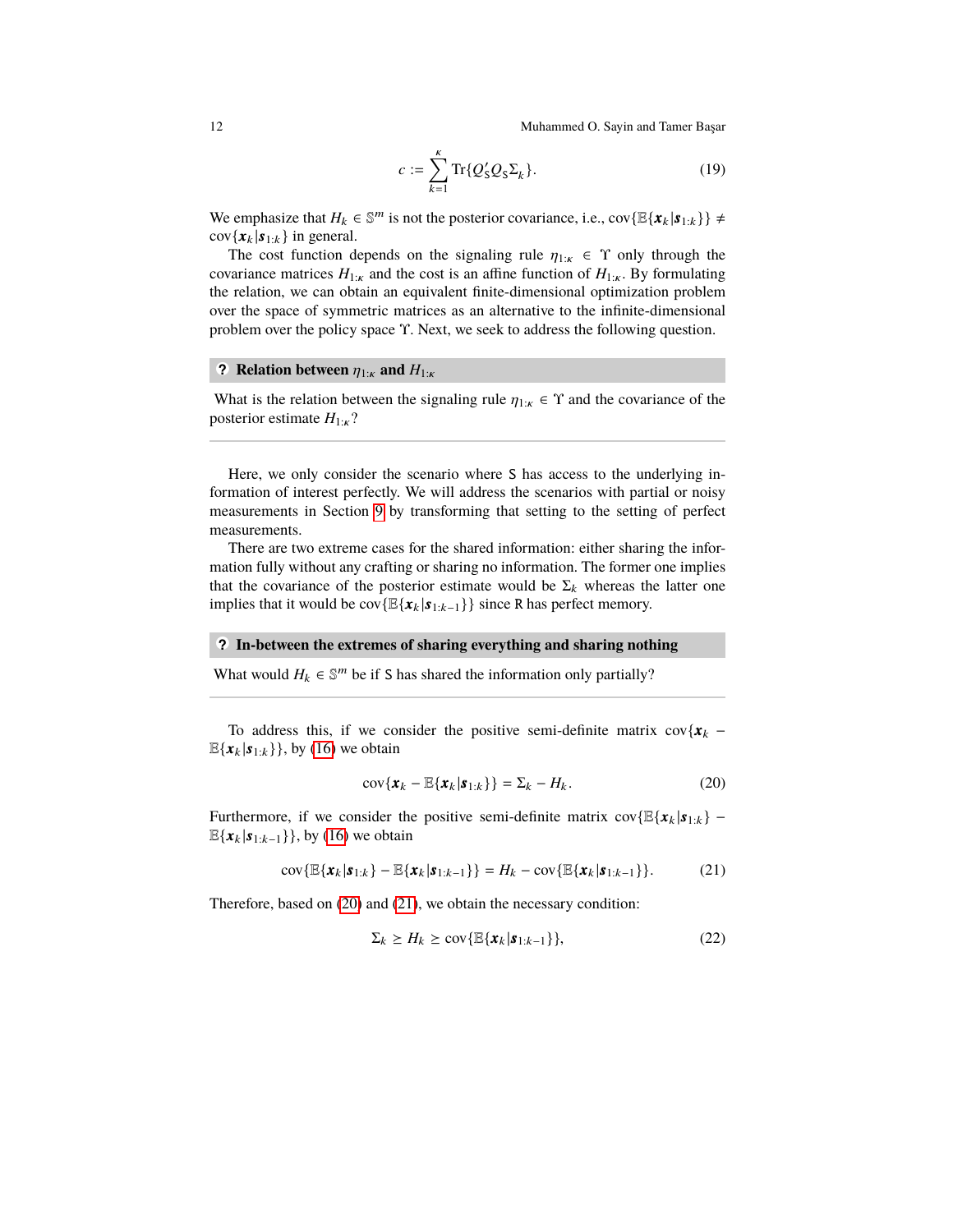<span id="page-12-0"></span>**Fig. 2** A figurative illustration that the covariance of the posterior estimate  $H_1$  is bounded from above and below by the semi-cones in the space of symmetric matrices, i.e.,  $\Sigma_1 \geq H_1 \geq$  $O_m$ . Furthermore, we can transform the space to the form at the right figure through certain linear mapping  $\mathcal{L}_1$ :  $\mathbb{S}^m \to \mathbb{S}^n$ , where  $n \in \mathbb{Z}$  may be different from  $m \in \mathbb{Z}$ .



which is independent of the distribution of the underlying information and the policy space of S.

## **• ? Sufficient Condition**

What would be the sufficient condition? Is the necessary condition on  $H_k \in \mathbb{S}^m$  [\(22\)](#page-11-2) sufficient?

The sufficient condition for arbitrary distributions is an open problem. However, in the following subsection, we show that when information of interest is Gaussian, we can address the challenge and the necessary condition turns out to be sufficient.

## **5.1 Gaussian Information of Interest**

In addition to its use in modeling various uncertain phenomena based on the central limit theorem, Gaussian distribution has special characteristics which make it versatile in various engineering applications, e.g., in communication and control. The deception-as-defense framework is not an exception for the versatility of the Gaussian distribution. As an example, if the information of interest is Gaussian, the optimal signaling rule turns out to be a linear function within the general class of measurable policies, as to be shown in different settings throughout this chapter.

Let us first focus on the single-stage setting, where the necessary condition [\(22\)](#page-11-2) is given as

<span id="page-12-1"></span>
$$
\Sigma_1 \ge H_1 \ge O_m. \tag{23}
$$

The convention here is that for arbitrary symmetric matrices  $A, B \in \mathbb{S}^m$ ,  $A \geq B$ <br>means that  $A - B \geq O$ , that is positive semi-definite. We further note that the means that  $A - B \geq O$ , that is positive semi-definite. We further note that the space of positive-semi-definite matrices is a semi-cone [\[29\]](#page-30-4). Correspondingly, Fig.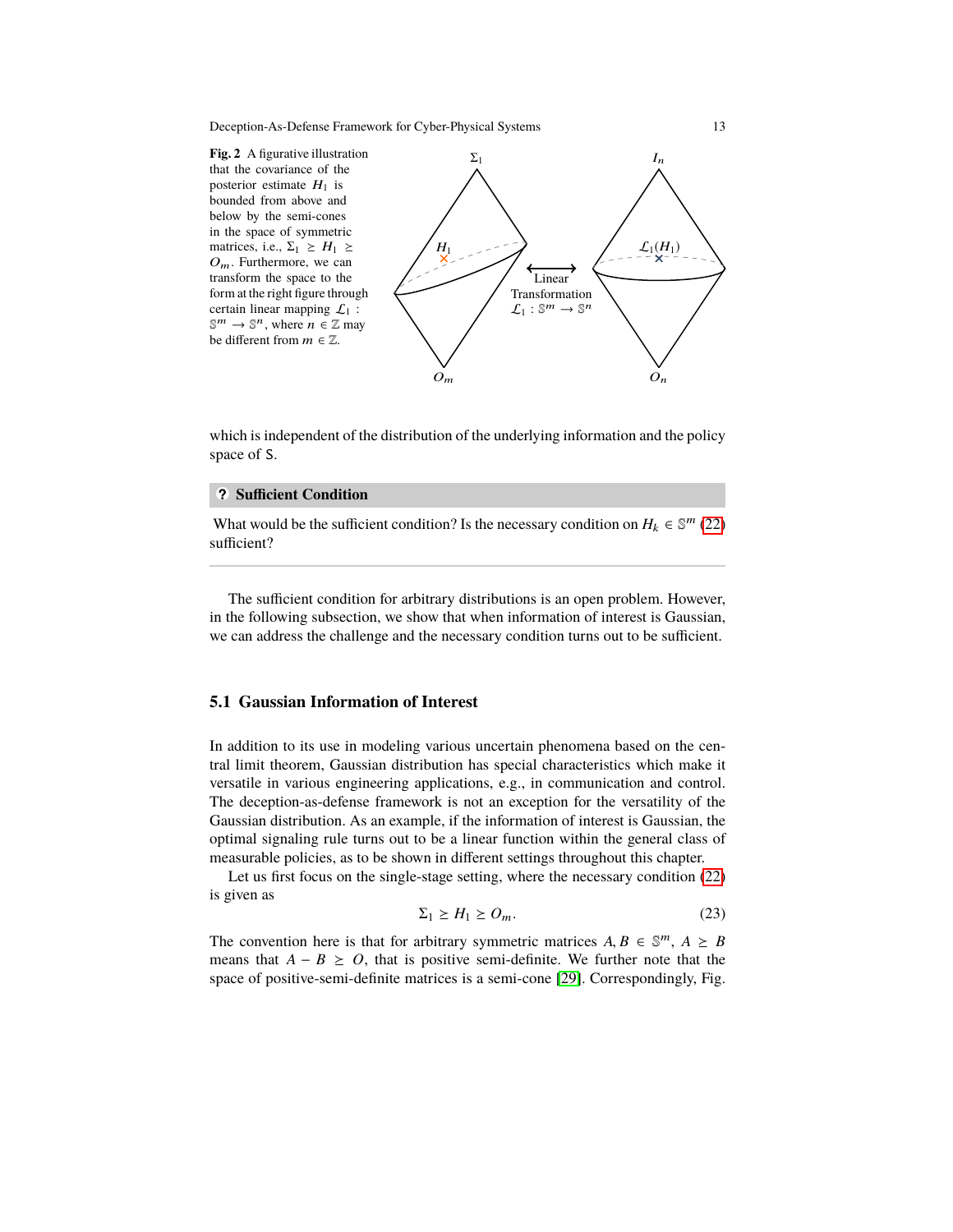[2](#page-12-0) provides a figurative illustration of [\(23\)](#page-12-1), where  $H_1 \in \mathbb{S}^m$  is bounded from both below and above by certain semi-cones in the space of symmetric matrices.

With a certain linear transformation bijective over [\(23\)](#page-12-1), denoted by  $\mathcal{L}_1 : \mathbb{S}^m \to \mathbb{S}^n$ , where  $n \in \mathbb{Z}$  is not necessarily the same with  $m \in \mathbb{Z}$ , the necessary condition [\(23\)](#page-12-1) can be written as

$$
I_n \ge \mathcal{L}_1(H_1) \ge O_n. \tag{24}
$$

As an example of such a linear mapping when  $\Sigma_1 \in \mathbb{S}^m$  is invertible, we can consider  $\mathcal{L}_1(H_1) = \Sigma_1^{-1/2}$  $\frac{1}{1}$ <sup>-1/2</sup> $H_1\Sigma_1^{-1/2}$  $1/2$  and  $n = m$ . If  $\Sigma_1$  is singular, then the following lemma from [\[23\]](#page-29-16) plays an important role to compute such a linear mapping.

<span id="page-13-1"></span>**Lemma 1** *Provided that a given positive semi-definite matrix can be partitioned into blocks such that a block at the diagonal is a zero matrix, then certain off-diagonal blocks must also be zero matrices, i.e.,*

$$
\begin{bmatrix} A & B \\ B' & O \end{bmatrix} \succeq O \Leftrightarrow A \succeq O \text{ and } B = O.
$$
 (25)

Let the singular  $\Sigma_1 \in \mathbb{S}^m$  with rank  $n < m$  have the eigen-decomposition

<span id="page-13-2"></span>
$$
\Sigma_1 = U_1 \begin{bmatrix} \Lambda_1 & O \\ O & O \end{bmatrix} U'_1,\tag{26}
$$

where  $\Lambda_1 > O_n$ . Then, [\(23\)](#page-12-1) can be written as

<span id="page-13-0"></span>
$$
\begin{bmatrix} \Lambda_1 & O \\ O & O \end{bmatrix} - \begin{bmatrix} N_{1,1} & N_{1,2} \\ N_{1,2}' & N_{2,2} \end{bmatrix} = \begin{bmatrix} \Lambda_1 - N_{1,1} & -N_{1,2} \\ -N_{1,2}' & -N_{2,2} \end{bmatrix} \ge O,
$$
 (27)

where we let

$$
U_1' H_1 U_1 = \begin{bmatrix} N_{1,1} & N_{1,2} \\ N_{1,2}' & N_{2,2} \end{bmatrix}
$$
 (28)

be the corresponding partitioning, i.e.,  $N_{1,1} \in \mathbb{S}^n$ . Since  $U'_1H_1U_1 \geq O_m$ , the diagonal<br>block  $N_{1,1} \in \mathbb{S}^{m-n}$  must be positive somi-definite [14] Eurther (27) violds that block  $N_{2,2} \in \mathbb{S}^{m-n}$  must be positive semi-definite [\[14\]](#page-29-17). Further, [\(27\)](#page-13-0) yields that  $N_{\text{max}} \geq 0$  which implies that  $N_{\text{max}} \geq 0$  Involving Lamma 1, we obtain  $-V_{2,2} \geq O_{m-n}$ , which implies that  $N_{2,2} = O_{m-n}$ . Invoking Lemma [1,](#page-13-1) we obtain  $N_{1,2} = O_{n \times (m-n)}$ . Therefore, a linear mapping bijective over [\(23\)](#page-12-1) is given by

<span id="page-13-3"></span>
$$
\mathcal{L}_1(H_1) = \left[ \Lambda_1^{-1/2} \ O_{n \times (m-n)} \right] U_1' H_1 U_1 \begin{bmatrix} \Lambda_1^{-1/2} \\ O_{(m-n) \times n} \end{bmatrix},\tag{29}
$$

where the unitary matrix  $U_1 \in \mathbb{R}^{m \times m}$  and the diagonal matrix  $\Lambda_1 \in \mathbb{S}^n$  are as defined in [\(26\)](#page-13-2).

With the linear mapping [\(29\)](#page-13-3) that is bijective over [\(23\)](#page-12-1), the necessary condition on  $H_1 \in \mathbb{S}^m$  can be written as

$$
\Sigma_1 \ge H_1 \ge O_m \Leftrightarrow I_n \ge \mathcal{L}_1(H_1) \ge O_n
$$
  
\n
$$
\Rightarrow
$$
 Eigenvalues of  $\mathcal{L}_1(H_1)$  are in the closed interval [0, 1]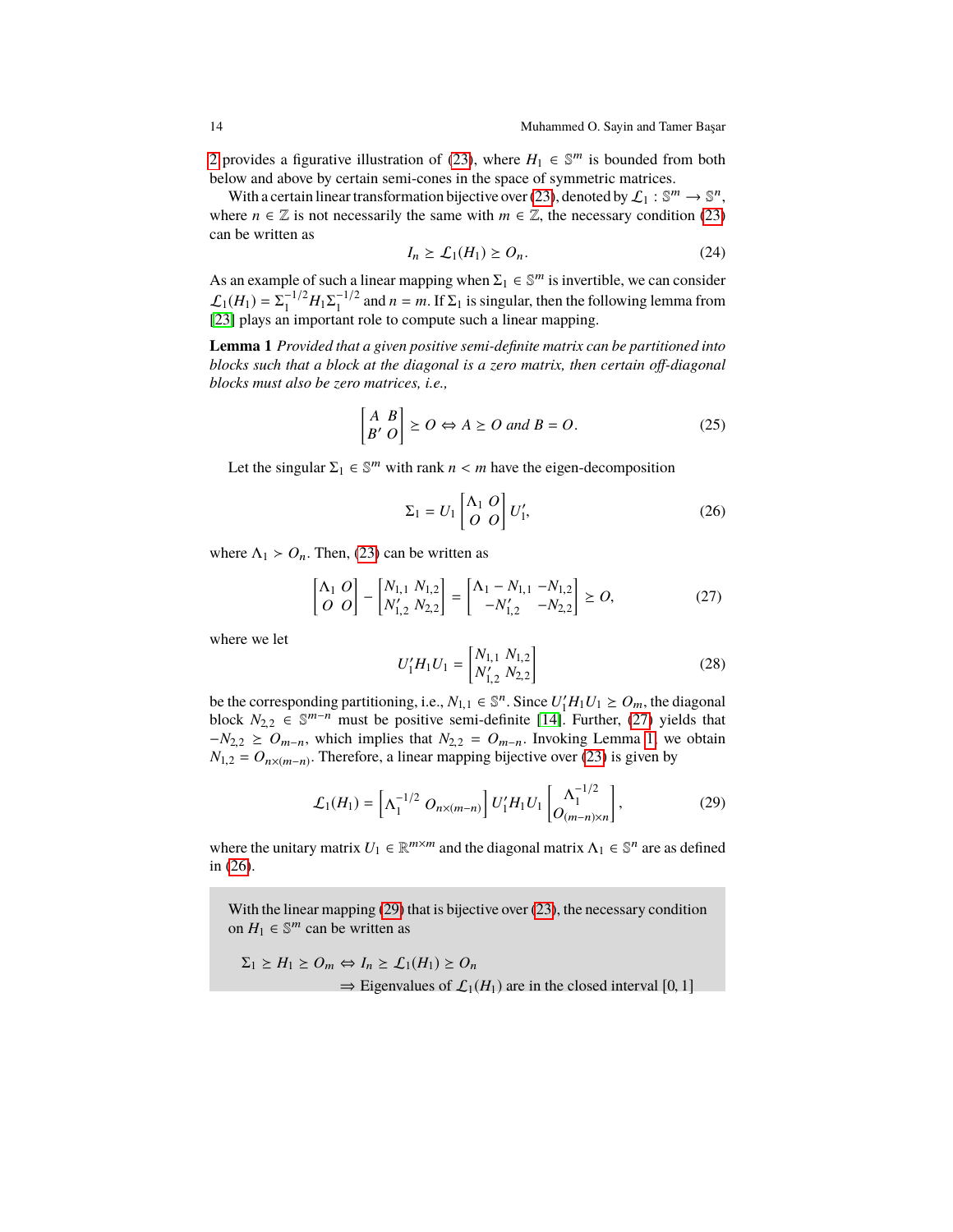since the eigenvalues of  $I_n$  weakly majorize the eigenvalues of the positive semi-definite  $\mathcal{L}_1(H_1)$  from below [\[14\]](#page-29-17).

Up to this point, the specific distribution of the information of interest did not play any role. However, for the sufficiency of the condition [\(23\)](#page-12-1), Gaussianness of the information of interest plays a crucial role as shown in the following theorem [\[24\]](#page-29-2).

<span id="page-14-3"></span>**Theorem 1** *Consider m-variate Gaussian information of interest*  $\mathbf{x}_1 \sim \mathbb{N}(0, \Sigma_1)$ *. Given any stochastic kernel*  $\eta_1 \in \Upsilon_1$ *, we have* 

$$
\Sigma_1 \geq \text{cov}\{\mathbb{E}\{\boldsymbol{x}_1|\eta_1(\boldsymbol{x}_1)\}\} \geq O_m.
$$
 (30)

*Furthermore, given any covariance matrix H*<sup>1</sup> ∈ S <sup>m</sup> *satisfying*

$$
\Sigma_1 \ge H_1 \ge O_m,\tag{31}
$$

*we have that there exists a probabilistic* **linear***-in-x* <sup>1</sup> *signaling rule*

<span id="page-14-0"></span>
$$
\eta_1(\boldsymbol{x}_1) = L_1' \boldsymbol{x}_1 + \boldsymbol{n}_1,\tag{32}
$$

*where*  $L_1 \in \mathbb{R}^{m \times m}$  and  $\mathbf{n}_1 \sim \mathbb{N}(0, \Sigma_1^o)$  is an independent *m*-variate Gaussian random<br>variable, such that  $\text{cov}(\mathbb{E}\{x, |n, (x, \cdot)\}) = H$ . Let  $f_1(H_1) \in \mathbb{S}^n$  have the eigen*variable, such that*  $cov\{ \mathbb{E}\{x_1 | \eta_1(x_1)\} \} = H_1$ . Let  $\mathcal{L}_1(H_1) \in \mathbb{S}^n$  have the eigen-<br>decomposition  $\int_{\mathbb{S}^n} (H_1) - \overline{H} \overline{A} \overline{H}$  and  $\overline{A}$ ,  $-\text{diag}\{\overline{A}, \ldots, \overline{A}\}$ . Then the corre*decomposition*  $\mathcal{L}_1(H_1) = \bar{U}_1 \bar{\Lambda}_1 \bar{U}_1'$  and  $\bar{\Lambda}_1 = \text{diag}\{\bar{\lambda}_{1,1}, \ldots, \bar{\lambda}_{1,n}\}$ *. Then, the corre-*<br>sponding matrix  $I_1 \in \mathbb{R}^{m \times m}$  and the covariance  $\Sigma^o > 0$ , are given by sponding matrix  $L_1 \in \mathbb{R}^{m \times m}$  and the covariance  $\Sigma_1^o \geq O_m$  are given by

<span id="page-14-1"></span>
$$
L_1 := U_1 \begin{bmatrix} I_n \\ O \end{bmatrix} \Lambda_1^{-1/2} \bar{U}_1 \Lambda_1^o \begin{bmatrix} I_n & O \end{bmatrix},\tag{33}
$$

where the unitary matrix  $U_1 \in \mathbb{R}^{m \times m}$  and the diagonal matrix  $\Lambda_1 \in \mathbb{S}^n$  are as defined *in* [\(26\)](#page-13-2)*,*  $\Lambda_1^o := \text{diag}\{ \lambda_{1,1}^o, \ldots, \lambda_{1,n}^o \}$ *,*  $\Sigma_1^o = \text{diag}\{ (\sigma_{1,1}^o)^2, \ldots, (\sigma_{1,n}^o)^2, 0, \ldots, 0 \}$ *, and* 

<span id="page-14-2"></span>
$$
\frac{(\lambda_{1,i}^o)^2}{(\lambda_{1,i}^o)^2 + (\sigma_{1,i}^o)^2} = \bar{\lambda}_{1,i} \in [0, 1], \ \forall \ i = 1, ..., n.
$$
 (34)

*Proof* Note that for Gaussian information and the signaling rule [\(32\)](#page-14-0), the covariance of the posterior estimate is given by

$$
cov{\mathbb{E}\{\boldsymbol{x}_1 | L_1' \boldsymbol{x}_1 + \boldsymbol{n}_1\}} = \Sigma_1 L_1 (L_1' \Sigma_1 L_1 + \Sigma_1^o)^{\dagger} L_1' \Sigma_1
$$
 (35)

Given  $H_1 \in \mathbb{S}^m$  satisfying [\(47\)](#page-17-1), for [\(33\)](#page-14-1) and [\(34\)](#page-14-2), the linear-in- $x_1$  signaling rule [\(32\)](#page-14-0) yields that  $cov\{\mathbb{E}\{\bm{x}_1 | L'_1\bm{x}_1 + \bm{n}_1\}\} = H_1$ . В последните последните последните последните последните последните последните последните последните последн<br>В последните последните последните последните последните последните последните последните последните последнит

# **•** > **Implication of Theorem [1](#page-14-3)**

If the underlying information of interest is Gaussian, instead of the functional optimization problem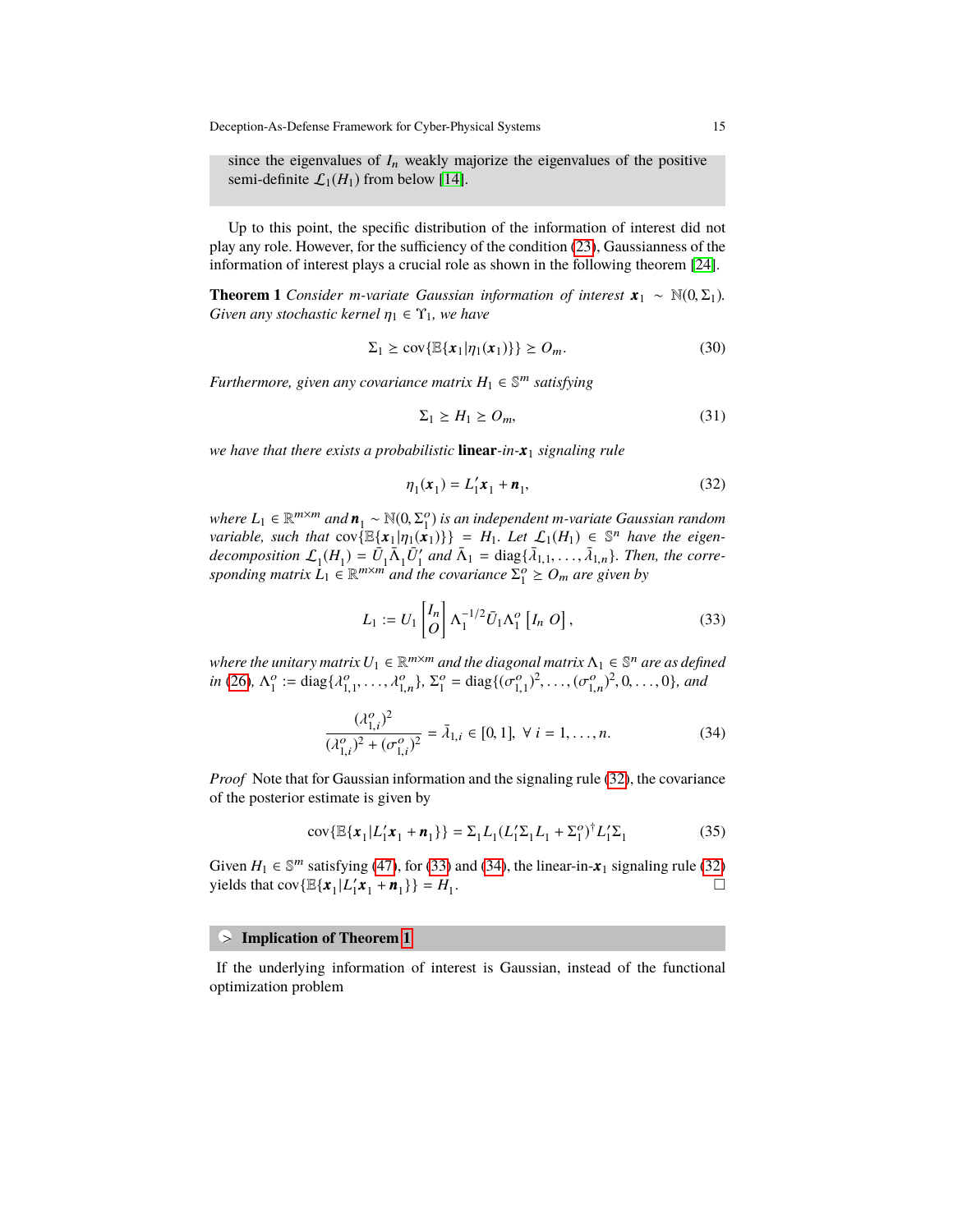<span id="page-15-1"></span>
$$
\min_{\eta_1 \in \Upsilon} \mathbb{E} \|Q_S \mathbf{x}_1 - K_S \mathbb{E} \{\mathbf{x}_1 | \eta_1(\mathbf{x}_1)\} \|^2, \tag{36}
$$

we can consider the equivalent finite-dimensional problem

<span id="page-15-0"></span>
$$
\min_{S \in \mathbb{S}} \text{Tr}\{SV\}, \text{ subject to } \Sigma_1 \ge S \ge O. \tag{37}
$$

Then, we can compute the optimal signaling rule  $\eta_1^*$  corresponding to the solution of (37) via (32)-(34) of [\(37\)](#page-15-0) via [\(32\)](#page-14-0)-[\(34\)](#page-14-2).

Without any need to solve the functional optimization problem [\(36\)](#page-15-1), Theorem [1](#page-14-3) shows the optimality of the "linear plus a random variable" signaling rule within the general class of stochastic kernels when the information of interest is Gaussian.

## **• ! Versatility of the Equivalence**

Furthermore, a linear signaling rule would still be optimal even when we introduce additional constraints on the covariance of the posterior since the equivalence between [\(36\)](#page-15-1) and [\(37\)](#page-15-0) is not limited with the equivalence in optimality.

Recall that the distribution of the underlying information plays a role only in proving the sufficiency of the necessary condition. Therefore, in general, based on only the necessary condition, we have

$$
\min_{\eta_1 \in \Upsilon} \mathbb{E} \|Q_S \mathbf{x}_1 - K_S \mathbb{E} \{\mathbf{x}_1 | \eta_1(\mathbf{x}_1)\} \|^2 \ge \min_{S \in \mathbb{S}} \text{Tr} \{SV\}, \text{ subject to } \Sigma_1 \ge S \ge O. \quad (38)
$$

The equality holds when the information of interest is Gaussian.

Therefore, for fixed covariance  $\Sigma_1 \in \mathbb{S}^m$ , Gaussian distribution is the best one for S to persuade R in accordance with his/her deceptive objective, since it yields total *freedom* to attain any covariance of the posterior estimate inbetween the two extremes  $\Sigma_1 \geq H_1 \geq O$ .

The following counter example shows that the sufficiency of the necessary condition [\(47\)](#page-17-1) holds only in the case of the Gaussian distribution.

#### **A Counter Example for Arbitrary Distributions**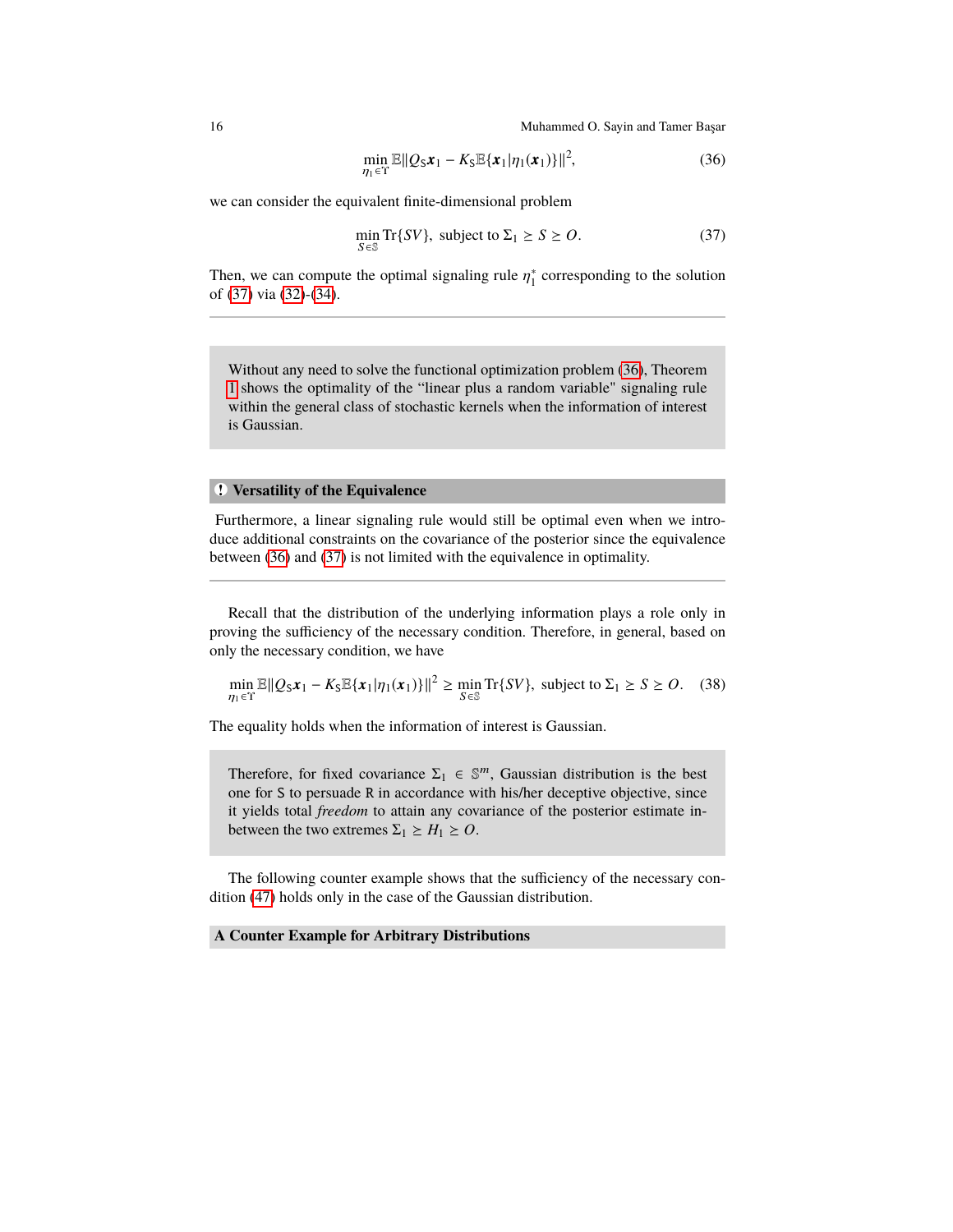For a clear demonstration, suppose that  $m = 2$  and  $\Sigma_1 = I_2$ , and correspondingly  $\boldsymbol{x}_1 = \begin{bmatrix} x_{1,1} & x_{1,2} \end{bmatrix}'$ . The covariance matrix  $H := \begin{bmatrix} 1 & 0 \\ 0 & 0 \end{bmatrix}$  satisfies the necessary condition [\(47\)](#page-17-1) since

$$
I_2 \ge H \ge O_2,\tag{39}
$$

which implies that the signal  $s_1$  must be fully informative about  $x_{1,1}$  without giving any information about  $\mathbf{x}_{1,2}$ . Note that  $\Sigma_1 = I_2$  only implies that  $\mathbf{x}_{1,1}$  and  $\mathbf{x}_{1,2}$  are uncorrelated, yet not necessarily independent for arbitrary distributions. Therefore, if  $x_{1,1}$  and  $x_{1,2}$  are uncorrelated but dependent, then any signaling rule cannot attain that covariance of the posterior estimate even though it satisfies the necessary condition.

Let us now consider a Gauss-Markov process, which follows the following firstorder auto-regressive recursion

<span id="page-16-2"></span>
$$
\boldsymbol{x}_{k+1} = A\boldsymbol{x}_k + \boldsymbol{w}_k,\tag{40}
$$

where  $A \in \mathbb{R}^{m \times m}$  and  $\mathbf{w}_k \sim \mathbb{N}(0, \Sigma_w)$ . For this model, the necessary condition [\(22\)](#page-11-2) is given by is given by

<span id="page-16-0"></span>
$$
\Sigma_k \ge H_k \ge AH_{k-1}A',\tag{41}
$$

for  $k = 2, ..., \kappa$ . Given  $H_{1:k-1}$ , let  $\Sigma_k - AH_{k-1}A'$  have the eigen-decomposition

<span id="page-16-3"></span>
$$
\Sigma_k - AH_{k-1}A' = U_k \begin{bmatrix} \Lambda_k & O \\ O & O \end{bmatrix} U'_k,
$$
\n(42)

where  $\Lambda_k > O_{n_k}$ , i.e.,  $\Sigma_k - AH_{k-1}A'$  has rank  $n_k$ . The linear transformation  $\mathcal{L}_k$ : where  $N_k > U_{n_k}$ , i.e., 2<br>  $\chi_{i=1}^k \mathbb{S}^m \to \mathbb{S}^n$  given by

<span id="page-16-1"></span>
$$
\mathcal{L}_k(H_{1:k}) = \left[\Lambda_k^{1/2} \ O_{m-n_k}\right] U'_k(H_k - AH_{k-1}A')U_k\begin{bmatrix} \Lambda_k^{1/2} \\ O_{m-n_k} \end{bmatrix}
$$
(43)

is bijective over [\(41\)](#page-16-0). With the linear mapping [\(43\)](#page-16-1), the necessary condition on  $H_{1:\kappa} \in \bigtimes_{i=1}^{\kappa} \mathbb{S}^m$  can be written as

$$
\Sigma_k \ge H_k \ge AH_{k-1}A' \Leftrightarrow I_{n_k} \ge \mathcal{L}_k(H_{1:k}) \ge O_{n_k},\tag{44}
$$

which correspondingly yields that  $\mathcal{L}_k(H_{1:k}) \in \mathbb{S}^{n_k}$  has eigenvalues in the closed interval [0, <sup>1</sup>]. Then, the following theorem extends the equivalence result of the single-stage to multi-stage ones [\[24\]](#page-29-2).

<span id="page-16-4"></span>**Theorem 2** *Consider the m-variate Gauss-Markov process*  $\{x_k \sim \mathbb{N}(0, \Sigma_k)\}\$  *following the state recursion* [\(40\)](#page-16-2)*. Given any stochastic kernel*  $\eta_k \in \Upsilon_k$  *for*  $k = 1, \ldots, \kappa$ *, we have*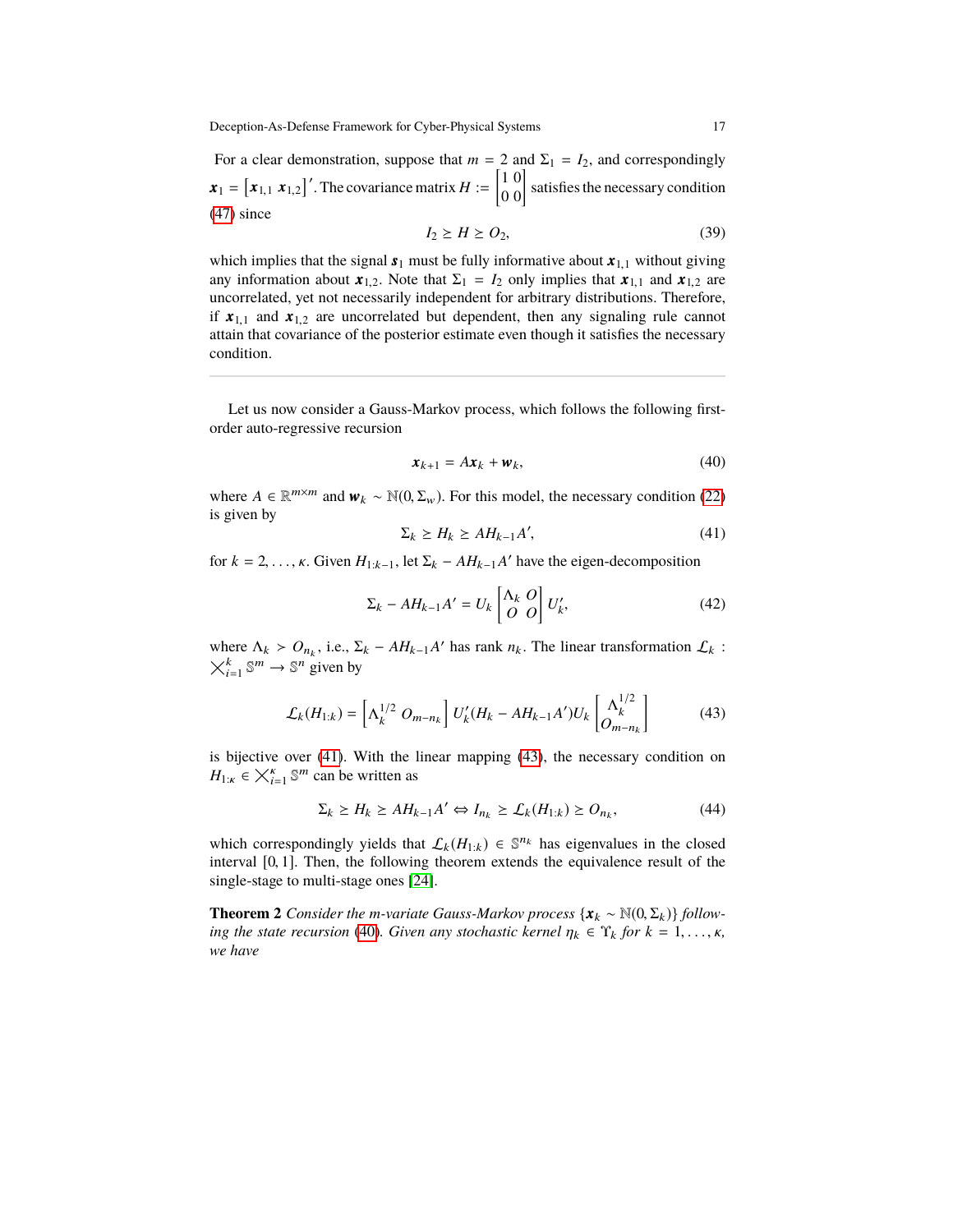$$
\Sigma_1 \geq \text{cov}\{\mathbb{E}\{\boldsymbol{x}_1|\boldsymbol{s}_1\}\} \geq O_m \tag{45}
$$

$$
\Sigma_k \geq \text{cov}\{\mathbb{E}\{\boldsymbol{x}_k|\boldsymbol{s}_{1:k}\}\} \geq A\text{cov}\{\mathbb{E}\{\boldsymbol{x}_{k-1}|\boldsymbol{s}_{1:k-1}\}\}A',\ k=2,\ldots,\kappa.\qquad(46)
$$

*Furthermore, given any covariance matrices <sup>H</sup>*1:κ <sup>∈</sup> κ i=1 S <sup>m</sup> *satisfying*

<span id="page-17-1"></span>
$$
\Sigma_k \ge H_k \ge AH_{k-1}A',\tag{47}
$$

*where*  $H_0 = O_m$ *, then there exists a probabilistic* **linear***-in-* $x_k$ *, i.e.*, **memoryless***, signaling rule*

$$
\eta_k(\mathbf{x}_{1:k}) = L'_k \mathbf{x}_k + \mathbf{n}_k,\tag{48}
$$

*where*  $L_k \in \mathbb{R}^{m \times m}$  and  $\{n_k \sim \mathbb{N}(0, \Sigma_\epsilon^o)\}$  *is independently distributed m*-variate Gaus-<br>
sign process such that  $cov(\mathbb{E}\{x, |n_i(x_i)|, ..., n_i(x_i)\}) = H_i$  for all  $k = 1$ *sian process such that*  $\text{cov}\{\mathbb{E}\{\mathbf{x}_k | \eta_1(\mathbf{x}_1), \dots, \eta_k(\mathbf{x}_{1:k})\}\} = H_k \text{ for all } k = 1, \dots, k.$ *Given*  $H_{1:k-1}$ , let  $\mathcal{L}_k(H_{1:k}) \in \mathbb{S}^{n_k}$  have the eigen-decomposition  $\mathcal{L}_k(H_{1:k}) = \bar{U}_k \bar{\Lambda}_k \bar{U}'_k$ and  $\bar{\Lambda}_k = \text{diag}\{\bar{\lambda}_{k,1}, \ldots, \bar{\lambda}_{k,n_k}\}\$ . Then, the corresponding matrix  $L_k \in \mathbb{R}^{m \times m}$  and the covariance  $\bar{\Sigma}^o > 0$ , are given by *the covariance*  $\Sigma_k^o \geq O_m$  *are given by* 

$$
L_k := U_k \begin{bmatrix} I_{n_k} \\ O \end{bmatrix} \Lambda_k^{-1/2} \bar{U}_k \Lambda_k^o \left[ I_{n_k} O \right], \tag{49}
$$

where the unitary matrix  $U_k \in \mathbb{R}^{m \times m}$  and the diagonal matrix  $\Lambda_k \in \mathbb{S}^{n_k}$  are defined *in* [\(42\)](#page-16-3),  $\Lambda_k^o := \text{diag}\{\lambda_{k,1}^o, \ldots, \lambda_{k,n_k}^o\}, \Sigma_k^o = \text{diag}\{(\sigma_{k,1}^o)^2, \ldots, (\sigma_{k,n_k}^o)^2, 0, \ldots, 0\},$  and

$$
\frac{(\lambda_{k,i}^o)^2}{(\lambda_{k,i}^o)^2 + (\sigma_{k,i}^o)^2} = \bar{\lambda}_{k,i} \in [0,1], \ \forall \ i = 1,\dots, n_k.
$$
 (50)

Without any need to solve the functional optimization problem

$$
\min_{\eta_{1:k}\in\Upsilon}\sum_{k=1}^k\mathbb{E}\|Q_S\boldsymbol{x}_k-K_S\mathbb{E}\{\boldsymbol{x}_k|\eta_1(\boldsymbol{x}_1),\ldots,\eta_k(\boldsymbol{x}_{1:k})\}\|^2,
$$
(51)

Theorem [2](#page-16-4) shows the optimality of the "linear plus a random variable" signaling rule within the general class of stochastic kernels also in dynamic environments, when the information of interest is Gaussian.

## <span id="page-17-0"></span>**6 Communication Systems**

In this section, we elaborate further on the deception-as-defense framework in noncooperative communication systems with a specific focus on Gaussian information of interest. We first note that in this case the optimal signaling rule turns out to be a linear deterministic signaling rule, where S does not need to introduce additional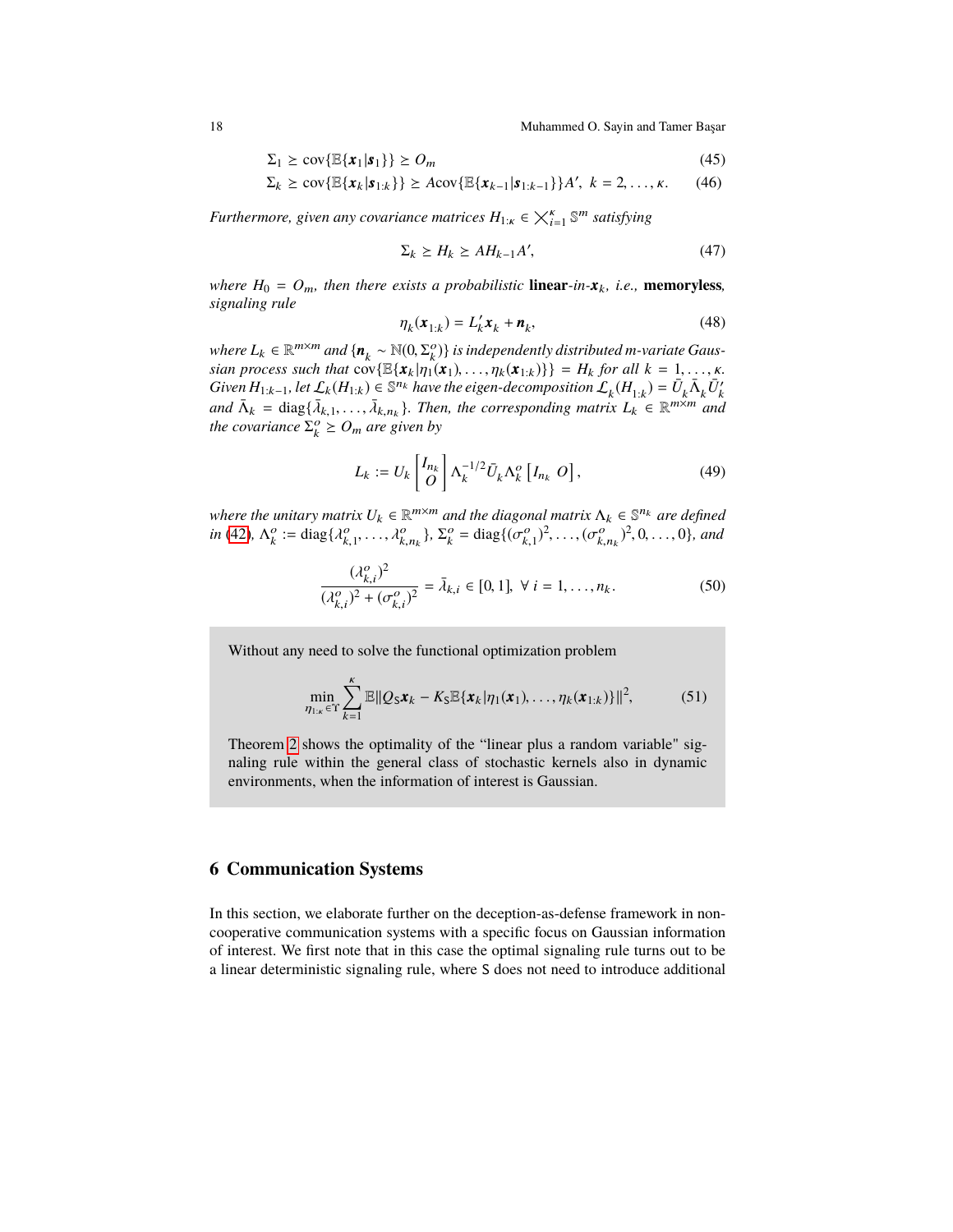independent noise on the signal sent. Furthermore, the optimal signaling rule can be computed analytically for the single-stage game [\[28\]](#page-30-1). We also extend the result on the optimality of linear signaling rules to multi-stage ones [\[25\]](#page-29-0).

In the single stage setting, by Theorem [1,](#page-14-3) the SDP problem equivalent to the problem [\(15\)](#page-10-1) faced by S is given by

<span id="page-18-0"></span>
$$
\min_{S \in \mathbb{S}^m} \text{Tr}\{SV\} \text{ subject to } \Sigma_1 \ge S \ge O_m. \tag{52}
$$

We can have a closed form solution for the equivalent SDP problem  $(15)$  [\[28\]](#page-30-1). If  $\Sigma_1 \in \mathbb{S}^m$  has rank *n*, then a change of variable with the linear mapping  $\mathcal{L}_1 : \mathbb{S}^m \to \mathbb{S}^n$ [\(29\)](#page-13-3), e.g.,  $T := \mathcal{L}_1(S)$ , yields that [\(52\)](#page-18-0) can be written as

<span id="page-18-1"></span>
$$
\min_{T \in \mathbb{S}^n} \text{Tr}\{TW\} \text{ subject to } I_n \ge T \ge O_m,\tag{53}
$$

where

$$
W := \left[\Lambda_1^{1/2} \ O_{n \times (m-n)}\right] U_1' V U_1 \left[O_{(m-n) \times n}^{1/2}\right].
$$
 (54)

If we multiply each side of the inequalities in the constraint set of [\(53\)](#page-18-1) from left and right with unitary matrices such that the resulting matrices are still symmetric, the semi-definiteness inequality would still hold. Therefore, let the symmetric matrix  $W \in \mathbb{S}^n$  have the eigen-decomposition

<span id="page-18-4"></span>
$$
W = \begin{bmatrix} U_+ & U_- \end{bmatrix} \begin{bmatrix} \Lambda_+ & O \\ O & -\Lambda_- \end{bmatrix} \begin{bmatrix} U_+^{\prime} \\ U_-^{\prime} \end{bmatrix},\tag{55}
$$

where Λ<sup>+</sup> and Λ<sup>−</sup> are positive semi-definite matrices with dimensions *n*<sup>+</sup> and *n*−. Then [\(53\)](#page-18-1) could be written as

<span id="page-18-2"></span>
$$
\min_{\substack{T_+ \in \mathbb{S}^{n_+},\\T_- \in \mathbb{S}^{n_-}}} \text{Tr}\{T_+\Lambda_+\} - \text{Tr}\{T_-\Lambda_-\} \text{ subject to } I_{n_+} \ge T_+ \ge O_{n_+}, I_{n_-} \ge T_- \ge O_{n_-} \quad (56)
$$

and there exists a  $T_r \in \mathbb{R}^{n_+ \times n_-}$  such that

<span id="page-18-3"></span>
$$
T = \begin{bmatrix} U_+ & U_- \end{bmatrix} \begin{bmatrix} T_+ & T_r \\ T'_r & T_- \end{bmatrix} \begin{bmatrix} U'_+ \\ U'_- \end{bmatrix} \tag{57}
$$

satisfies the constraint in [\(53\)](#page-18-1). Then, the following lemma shows that an optimal solution for [\(56\)](#page-18-2) is given by  $T^*_+ = O_{n_+}, T^*_r = O_{n_+ \times n_-}$ , and  $T^*_- = O_{n_-}$ . Therefore, in [\(56\)](#page-18-2), the second (negative semi-definite) term  $-Tr\{T_-\Lambda_-\}$  can be viewed as the aligned part of the objectives whereas the remaining first (positive semi-definite) term  $Tr{T_{+}\Lambda_{+}}$  is the misaligned part.

**Lemma 2** *For arbitrary*  $I_n \geq A = [a_{i,j}] \geq O_n$  *and diagonal positive semi-definite B* = diag ${b_1, ..., b_n} \ge O_n$ *, we have*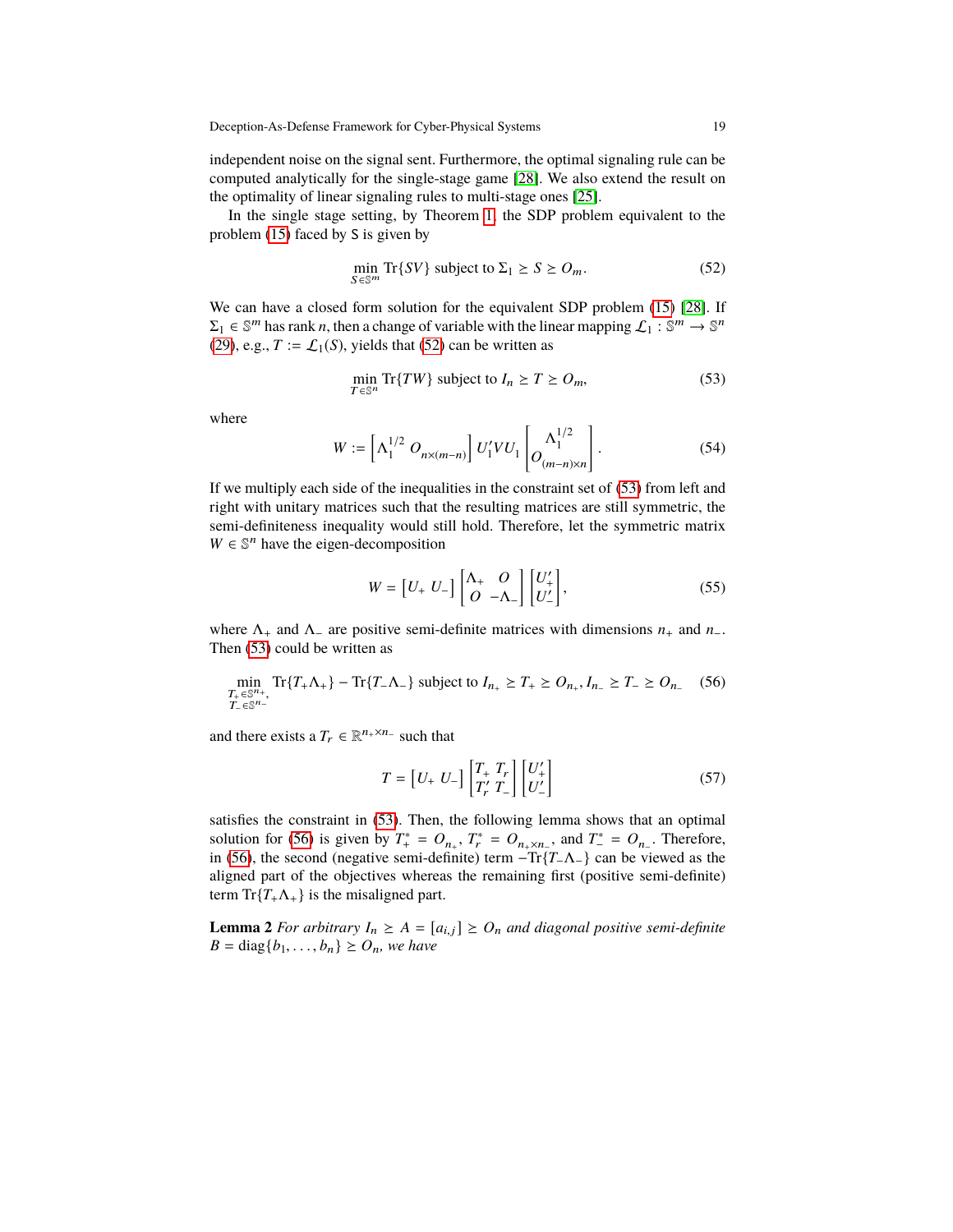$$
0 \le \text{Tr}\{AB\} = \sum_{i=1}^{n} a_{i,i} b_i \le \text{Tr}\{B\} = \sum_{i=1}^{n} b_i. \tag{58}
$$

*Proof* The left inequality follows since  $\text{Tr}\{AB\} = \text{Tr}\{A^{1/2}BA^{1/2}\}\$  while  $A^{1/2}BA^{1/2}$ is positive semi-definite. The right inequality follows since the diagonal entries of *A* are majorized from below by its eigenvalues by Schur Theorem [\[14\]](#page-29-17) while the eigenvalues of *A* are weakly majorized from below by the eigenvalues of  $I_n$  since  $I_n \ge A$  [\[14\]](#page-29-17).

Based on [\(57\)](#page-18-3), the solution for [\(56\)](#page-18-2) implies that the optimal solution for [\(53\)](#page-18-1) is given by

$$
T^* = [U_+ U_-] \begin{bmatrix} O_{n_+} & O_{n_+ \times n_-} \\ O_{n_- \times n_+} & I_{n_-} \end{bmatrix} \begin{bmatrix} U_+^{\prime} \\ U_-^{\prime} \end{bmatrix} . \tag{59}
$$

By invoking Theorem [1](#page-14-3) and [\(33\)](#page-14-1), we obtain the following theorem to compute the optimal signaling rule analytically in single-stage  $G$  (a version of the theorem can be found in [\[28\]](#page-30-1)).

**Theorem 3** *Consider a single-stage deception-as-defense game* G*, where* S *and* R *have the cost functions* [\(3\)](#page-8-0) *and* [\(4\)](#page-8-1)*, respectively. Then, an optimal signaling rule is given by*

<span id="page-19-0"></span>
$$
\eta_1^*(\boldsymbol{x}_1) = \begin{bmatrix} I_n \\ O_{(m-n)\times n} \end{bmatrix} \begin{bmatrix} O_{n+\times n} \\ U'_- \end{bmatrix} \Lambda_1^{-1/2} \begin{bmatrix} I_n & O_{n\times(m-n)} \end{bmatrix} U'_1 \boldsymbol{x}_1,\tag{60}
$$

*almost everywhere over*  $\mathbb{R}^m$ *. The matrices*  $U_1 \in \mathbb{R}^{m \times m}$ ,  $\Lambda_1 \in \mathbb{S}^n$  *are as defined in* [\(26\)](#page-13-2)*, and*  $U_$  ∈  $\mathbb{R}^{n \times n-}$  *is as defined in* [\(55\)](#page-18-4)*.* 

Note that the optimal signaling rule [\(60\)](#page-19-0) does not include any additional noise term. The following corollary shows that the optimal signaling rule does not include additional noise when  $\kappa > 1$  as well (versions of this theorem can be found in [\[25\]](#page-29-0) and [\[23\]](#page-29-16)).

<span id="page-19-1"></span>**Corollary 1** *Consider a deception-as-defense game* G*, where the exogenous Gaussian information of interest follows the first-order autoregressive model* [\(40\)](#page-16-2)*, and the players* S *and* R *have the cost functions*[\(3\)](#page-8-0) *and* [\(4\)](#page-8-1)*, respectively. Then, for the optimal* >*solution*  $S^*_{1:k} \in \bigtimes_{k=1}^k \mathbb{S}^m$  *of the equivalent problem,*  $P_k := \mathcal{L}_k(S^*_{1:k})$  *is a symmetric idempotent matrix, which implies that the eigenvalues of*  $P_k \in \mathbb{S}^{n_k}$  *are either* 0 *or* 1*. idempotent matrix, which implies that the eigenvalues of*  $P_k \in \mathbb{S}^{n_k}$  *are either* 0 *or* 1*. Let*  $n_{k,1} \in \mathbb{Z}$  *denote the rank of*  $P_k$ *, and*  $P_k$  *have the eigen-decomposition* 

$$
P_k = \begin{bmatrix} U_{k,0} & U_{k,1} \end{bmatrix} \begin{bmatrix} O_{n_k - n_{k,1}} \\ I_{n_{k,1}} \end{bmatrix} \begin{bmatrix} U'_{k,0} \\ U'_{k,1} \end{bmatrix} . \tag{61}
$$

*Then, the optimal signaling rule is given by*

$$
\eta_k^*(\mathbf{x}_{1:k}) = \begin{bmatrix} I_{n_k} \\ O_{(m-n_k)\times n_k} \end{bmatrix} \begin{bmatrix} O_{(n_k-n_{k,1})\times n_k} \\ U'_{k,1} \end{bmatrix} \Lambda_k^{-1/2} \begin{bmatrix} I_{n_k} & O_{n_k \times (m-n_k)} \end{bmatrix} U'_k \mathbf{x}_k, \tag{62}
$$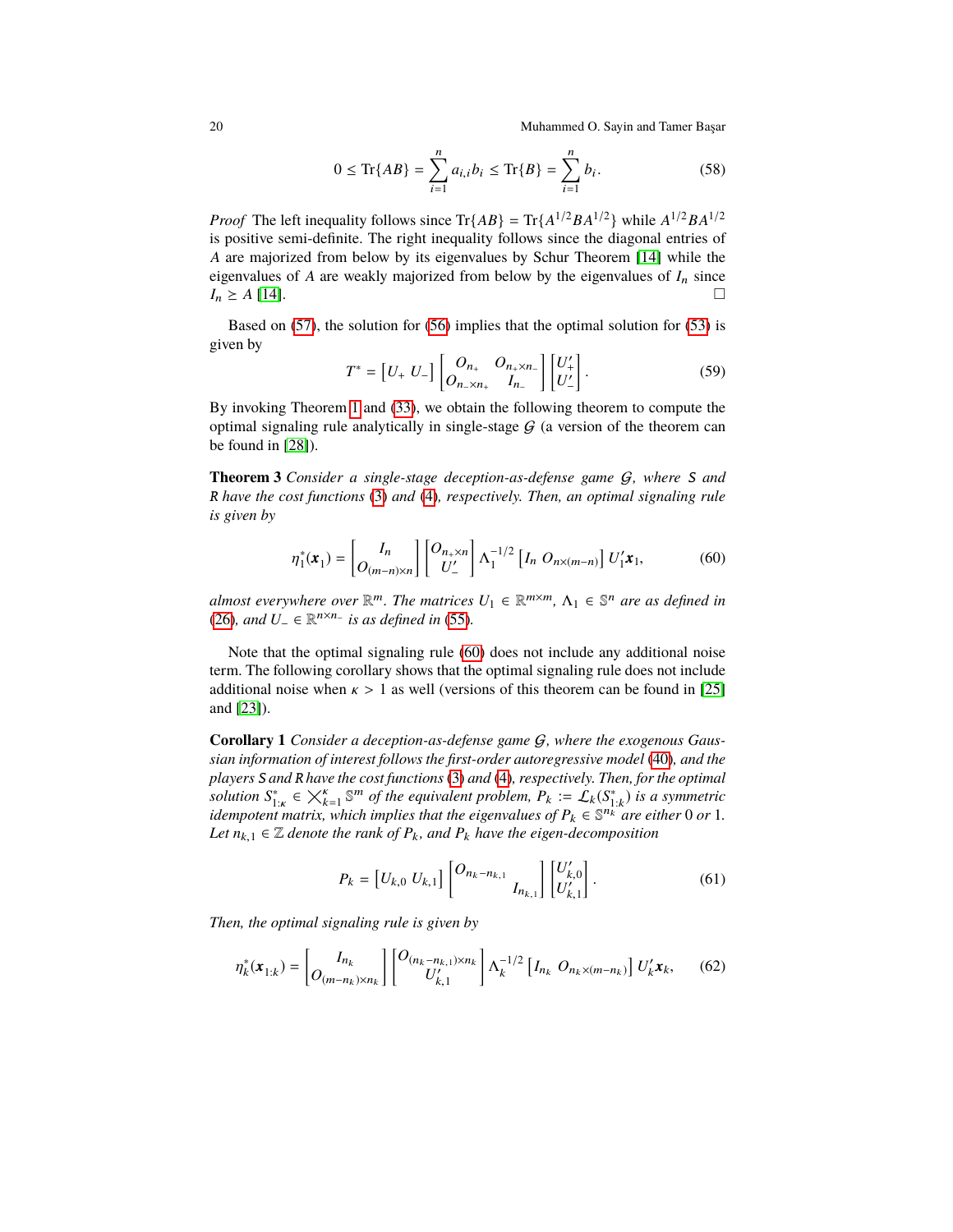*almost everywhere over*  $\mathbb{R}^m$ , *for*  $k = 1, ..., \kappa$ . The unitary matrix  $U_k \in \mathbb{R}^{m \times m}$  and the diggoral matrix  $\Lambda_k \in \mathbb{S}^{n_k}$  are defined in (A?) *the diagonal matrix*  $\Lambda_k \in \mathbb{S}^{n_k}$  *are defined in* [\(42\)](#page-16-3).

## <span id="page-20-0"></span>**7 Control Systems**

The deception-as-defense framework also covers the non-cooperative control settings including a sensor observing the state of the system and a controller driving the system based on the sensor outputs according to certain quadratic control objectives, e.g., [\(9\)](#page-9-1). Under the general game setting where the players can select any measurable policy, the control setting cannot be transformed into a communication setting straight-forwardly since the problem features non-classical information due to the asymmetry of information between the players and the dynamic interaction through closed-loop feedback signals, which leads to two-way information flow rather than one-way flow as in the communication setting in Section [6.](#page-17-0) However, the control setting can be transformed into a non-cooperative communication setting under certain conditions, e.g., when signaling rules are restricted to be linear plus a random term.

Consider a controlled Gauss-Markov process following the recursion [\(7\)](#page-8-2), and with players S and R seeking to minimize the quadratic control objectives [\(8\)](#page-9-0) and [\(9\)](#page-9-1), respectively. Then, by completing to squares, the cost functions [\(8\)](#page-9-0) and [\(9\)](#page-9-1) can be written as

<span id="page-20-1"></span>
$$
\mathbb{E}\left\{\sum_{k=1}^K \boldsymbol{x}'_{k+1} Q_j \boldsymbol{x}_k + \boldsymbol{u}'_k R_j \boldsymbol{u}_k\right\} = \sum_{k=1}^K \mathbb{E} \|K_{j,k} \boldsymbol{x}_k + \boldsymbol{u}_k\|_{\Delta_{j,k}}^2 + \delta_{j,0},\tag{63}
$$

where  $j = S$ , R, and

$$
K_{j,k} = \Delta_{j,k}^{-1} B' \tilde{Q}_{j,k+1} A
$$
\n(64)

$$
\Delta_{j,k} = B' \tilde{Q}_{j,k+1} B + R_j \tag{65}
$$

$$
\delta_{j,0} = \text{Tr}\{Q_j \Sigma_1\} + \sum_{k=1}^{k} \text{Tr}\{\tilde{Q}_{j,k+1} \Sigma_w\} \tag{66}
$$

and  $\{\tilde{Q}_{j,k}\}\$  follows the discrete-time dynamic Riccati equation:

$$
\tilde{Q}_{j,k} = Q_j + A'(\tilde{Q}_{j,k+1} - \tilde{Q}_{j,k+1} B \Delta_{j,k}^{-1} B' \tilde{Q}_{j,k+1}) A,
$$
\n(67)

and  $\tilde{Q}_{j,k+1} = Q_j$ .<br>On the right h

On the right-hand side of [\(63\)](#page-20-1), the state depends on the control input  $u_{j,k}$ , for  $j = S$ , R, however, a routine change of variables yields that

<span id="page-20-2"></span>
$$
\sum_{k=1}^{K} \mathbb{E} \| K_{j,k} \mathbf{x}_k + \mathbf{u}_k \|_{\Delta_{j,k}}^2 = \sum_{k=1}^{K} \mathbb{E} \| K_{j,k} \mathbf{x}_k^o + \mathbf{u}_k^o \|_{\Delta_{j,k}}^2,
$$
(68)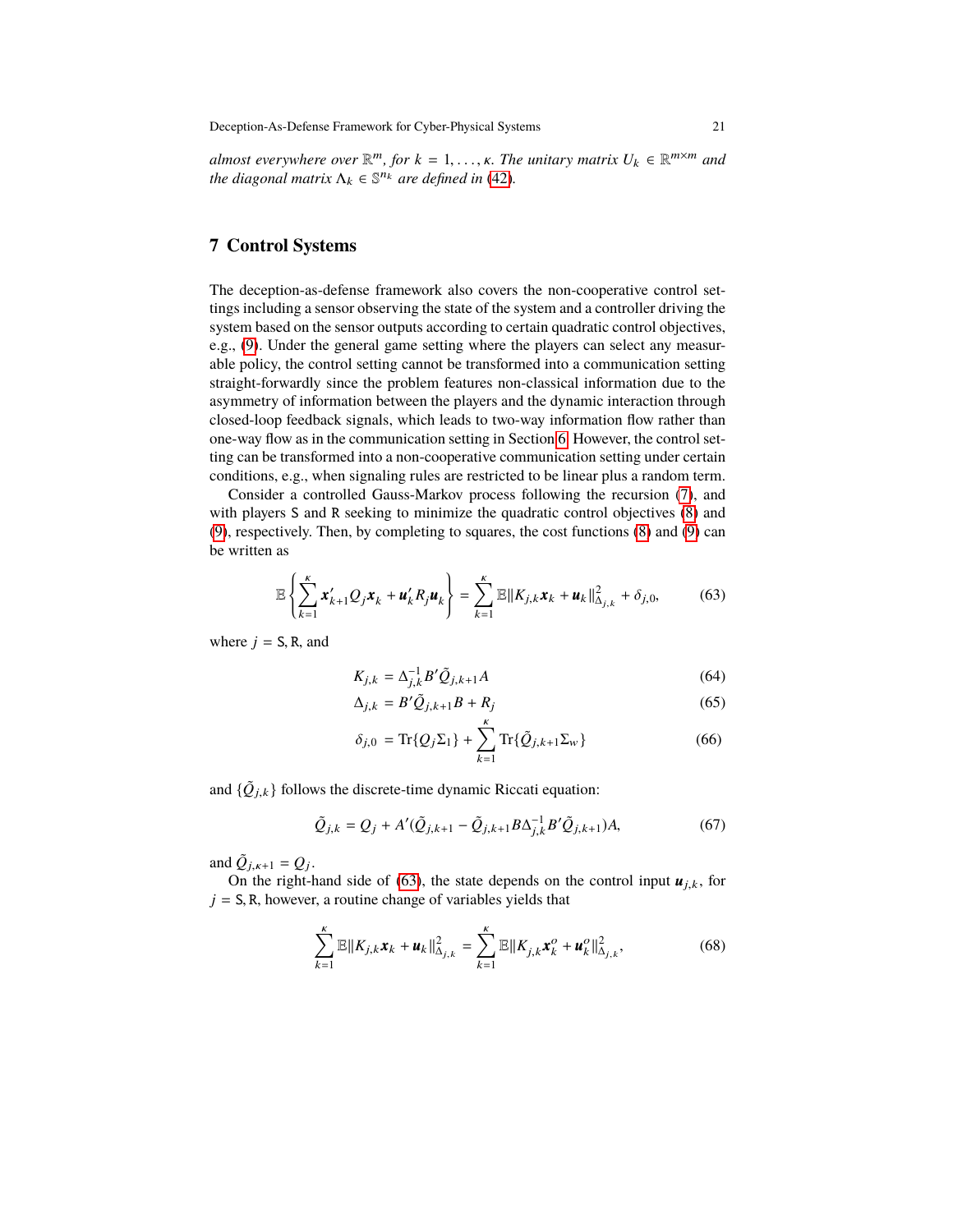where we have introduced the control-free, i.e., exogenous, process  $\{x_k^o\}$  following the first-order auto-regressive model

<span id="page-21-1"></span>
$$
\mathbf{x}_{k+1}^o = A\mathbf{x}_k^o + \mathbf{w}_k, \ k = 1, \dots, \kappa, \text{ and } \mathbf{x}_1^o = \mathbf{x}_1,\tag{69}
$$

and a linearly transformed control input

<span id="page-21-0"></span>
$$
\mathbf{u}_{k}^{o} = \mathbf{u}_{k} + K_{j,k} B \mathbf{u}_{k-1} + \ldots + K_{j,k} A^{k-2} B \mathbf{u}_{1}.
$$
 (70)

#### **•** > **Non-classical Information Scheme under General Game Settings**

The right-hand side of [\(68\)](#page-20-2) resembles the cost functions in the communication setting, which may imply separability over the horizon and for

$$
\mathbb{E}\|K_{j,k}\mathbf{x}_k^o + \mathbf{u}_k^o\|_{\Delta_{j,k}}^2,\tag{71}
$$

the optimal transformed control input is given by  $u_k^o = -K_{j,k} \mathbb{E}\{x_k^o | s_{1:k}\}\$  and the corresponding ontimal control input could be computed by reversing the transformation responding optimal control input could be computed by reversing the transformation [\(70\)](#page-21-0). However, here, the control rule constructs the control input based on the sensor outputs, which are chosen strategically by the non-cooperating S while S constructs the sensor outputs based on the actual state, which is driven by the control input, rather than the control-free state. Therefore, R can have impact on the sensor outputs by having an impact on the actual state. Therefore, the game  $G$  under the general setting features a non-classical information scheme. However, if S's strategies are restricted to linear policies  $\eta_k^{\ell} \in \Upsilon_k^{\ell} \subset \Upsilon_k$ , given by

$$
\eta_k^{\ell}(\mathbf{x}_{1:k}) = L'_{k,k}\mathbf{x}_k + \ldots + L'_{k,1}\mathbf{x}_1 + \mathbf{n}_k, \tag{72}
$$

then we have

$$
\mathbb{E}\{\mathbf{x}_{k}^{o}|L'_{k,k}\mathbf{x}_{k}+\ldots+L'_{k,1}\mathbf{x}_{1}+\mathbf{n}_{k},\ldots,L'_{1,1}\mathbf{x}_{1}+\mathbf{n}_{1}\}\n= \mathbb{E}\{\mathbf{x}^{o}|L'|\mathbf{x}^{o}+\ldots+L'|\mathbf{x}^{o}+\mathbf{n},\ldots,L'|\mathbf{x}^{o}+\mathbf{n}_{1}\}\n\tag{73}
$$

$$
= \mathbb{E}\{x_k^o | L'_{k,k}x_k^o + \ldots + L'_{k,1}x_1^o + \mathbf{n}_k, \ldots, L'_{1,1}x_1^o + \mathbf{n}_1\} \quad (74)
$$

since by [\(7\)](#page-8-2) and [\(69\)](#page-21-1), the signal  $s_i$  for  $i = 1, ..., k$  can be written as

$$
\mathbf{s}_{i} = L'_{i,i} \mathbf{x}_{i}^{o} + \ldots + L'_{1,1} \mathbf{x}_{1}^{o} + \mathbf{n}_{i} + \underbrace{L'_{i,i} B \mathbf{u}_{i-1} + \ldots + (L'_{i,i} A^{i-2} + \ldots + L'_{i,2}) B \mathbf{u}_{1}}_{\sigma - \mathbf{s}_{1:i-1} \text{ measurable}}.
$$
 (75)

Therefore, for a given "linear plus noise" signaling rule, the optimal transformed control input is given by  $\mathbf{u}_k^o = -K_{j,k} \mathbb{E} {\{\mathbf{x}_k^o | \mathbf{s}_{1:k}\}}.$ 

In order to reverse the transformation on the control input and to provide a compact representation, we introduce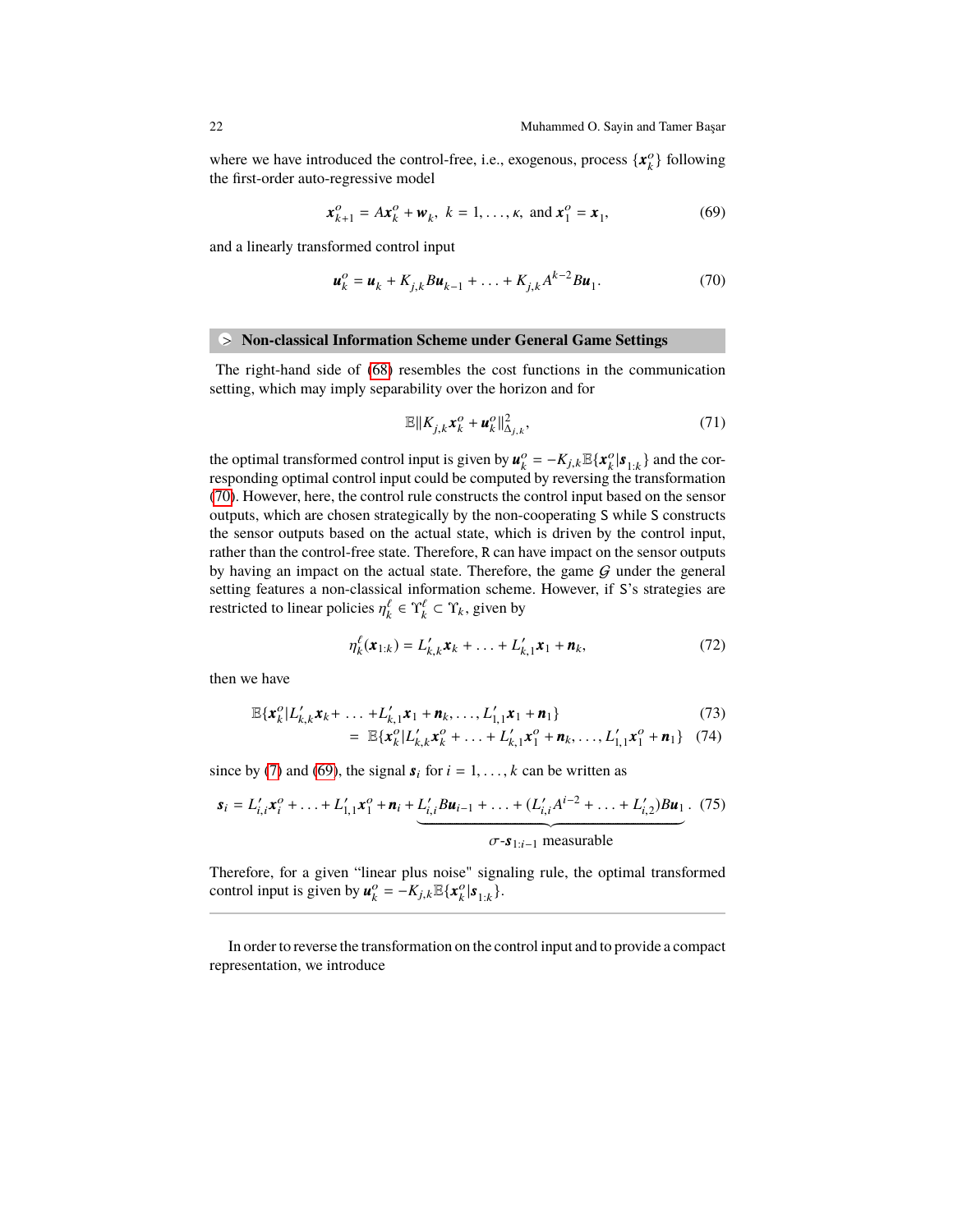$$
\Phi_j := \begin{bmatrix} I & K_{j,\kappa} B & K_{j,\kappa} AB & \cdots & K_{j,\kappa} A^{\kappa - 2} B \\ I & K_{j,\kappa - 1} B & \cdots & K_{j,\kappa - 1} A^{\kappa - 3} B \\ I & \cdots & K_{j,\kappa - 2} A^{\kappa - 4} B \\ & \ddots & \vdots & \vdots \\ & & I \end{bmatrix},
$$
(76)

and block diagonal matrices

$$
K_j := \text{diag}\{K_{j,\kappa}, \dots, K_{j,1}\} \text{ and } \Delta_j := \text{diag}\{\Delta_{j,\kappa}, \dots, \Delta_{j,1}\}. \tag{77}
$$

Then, [\(68\)](#page-20-2) can be written as

$$
\sum_{k=1}^{k} \mathbb{E} \| K_{j,k} \mathbf{x}_{k}^{O} + \mathbf{u}_{k}^{O} \|_{\Delta_{j,k}}^{2} = \mathbb{E} \| K_{j} \mathbf{x}^{O} + \Phi_{j} \mathbf{u} \|_{\Delta_{j}}^{2}
$$
(78)

where we have introduced the augmented vectors  $\mathbf{u} = [\mathbf{u}'_k \cdots \mathbf{u}'_1]'$  and  $\mathbf{x}^{\circ} =$  $[(\mathbf{x}_{\kappa}^o)' \cdots (\mathbf{x}_1^o)']'.$ 

To recap, S and R seek to minimize, respectively, the following cost functions

$$
U_{\mathsf{S}}\left(\eta_{1:\kappa}^{\ell},\gamma_{1:\kappa}\right) = \mathbb{E}\|K_{\mathsf{S}}\boldsymbol{x}^{\circ} + \Phi_{\mathsf{S}}\boldsymbol{u}\|_{\Delta_{\mathsf{S}}}^{2} + \delta_{\mathsf{S},0},\tag{79}
$$

$$
U_{\mathsf{R}}\left(\eta_{1:\kappa}^{\ell},\gamma_{1:\kappa}\right) = \mathbb{E}\|K_{\mathsf{R}}\boldsymbol{x}^{\circ} + \Phi_{\mathsf{R}}\boldsymbol{u}\|_{\Delta_{\mathsf{S}}}^{2} + \delta_{\mathsf{R}\,0}.\tag{80}
$$

$$
U_{\mathcal{R}}\left(\eta_{1:\kappa}^{\ell},\gamma_{1:\kappa}\right)=\mathbb{E}\|K_{\mathcal{R}}\boldsymbol{x}^{\circ}+\Phi_{\mathcal{R}}\boldsymbol{\mu}\|_{\Delta_{\mathcal{R}}}^{2}+\delta_{\mathcal{R},0}.\tag{80}
$$

We note the resemblance to the communication setting. Therefore following the same lines, S faces the following problem:

<span id="page-22-0"></span>
$$
\min_{\eta_{1:k}^{\ell} \in \Upsilon^{\ell}} \sum_{k=1}^{K} \text{Tr}\{\text{cov}\{\mathbb{E}\{\bm{x}_{k}^{\text{o}}|\bm{s}_{1:k}\}\}V_{k}\} + v_{o},\tag{81}
$$

where  $v_o := \text{Tr}\{\text{cov}\{\mathbf{x}^o(\mathbf{x}^o)\}K'_S\Delta_S K_S\} + \delta_{S,0}$  and

$$
V_k = \Xi_{k,k} + \sum_{i=k+1}^{k} \Xi_{k,i} A^{i-k} + (A^{i-k})' \Xi_{i,k},
$$
\n(82)

where  $\Xi_{k,i} \in \mathbb{R}^{m \times m}$  is an  $m \times m$  block of  $\Xi \in \mathbb{R}^{m \times m \times m}$ , with indexing starting from the right bottom to the left top and the right-bottom to the left-top, and

$$
\Xi := M'_{\rm S} \Delta_{\rm S} M_{\rm S} - M'_{\rm S} \Delta_{\rm S} K_{\rm S} - K'_{\rm S} \Delta_{\rm S} M_{\rm S},\tag{83}
$$

where  $M_{\rm S} := \Phi_{\rm S} \Phi_{\rm R}^{-1} K_{\rm R}$ .

The optimal linear signaling rule in control systems can be computed according to Corollary [1](#page-19-1) based on [\(81\)](#page-22-0).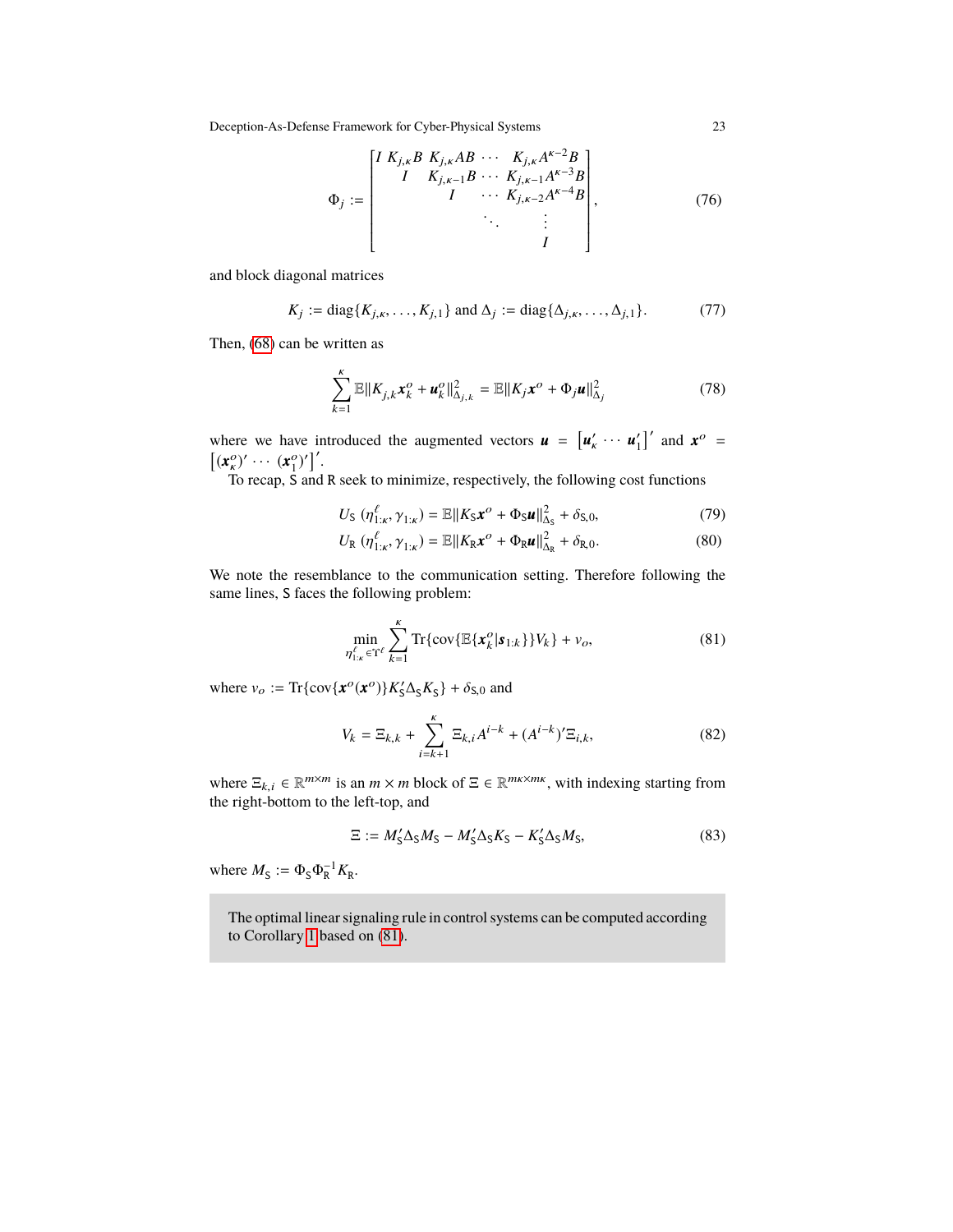## <span id="page-23-0"></span>**8 Uncertainty in the Uninformed Agent's Objective**

In the deception-as-defense game  $G$ , the objectives of the players are common knowledge. However, there might be scenarios where the objective of the uninformed attacker may not be known precisely by the informed defender. In this section, our goal is to extend the results in the previous sections for such scenarios with uncertainties. To this end, we consider that R has a private type  $\omega \in \Omega$  governing his/her cost function and  $\Omega$  is a finite set of types. For a known type of R, e.g.,  $\omega \in \Omega$ , as shown in both communication and control settings, the problem faced by the informed agent S can be written in an equivalent form as

<span id="page-23-1"></span>
$$
\min_{\eta_{1:k}\in\Upsilon}\sum_{k=1}^{\kappa}\text{Tr}\{H_kV_{\omega,k}\}+\nu_o,\tag{84}
$$

for certain symmetric matrices  $V_{\omega,k} \in \mathbb{S}^m$ , which depend on R's objective and corre-<br>coordingly higher time. If the distribution governing the time of R a.g. (p, ) spondingly his/her type. If the distribution governing the type of R, e.g.,  $\{p_{\omega}\}_{{\omega}\in\Omega}$ , where  $p_{\omega}$  denotes the probability of type  $\omega \in \Omega$ , were known, then the equivalence result would still hold straight-forwardly when we consider

$$
V_k := \sum_{\omega \in \Omega} p_{\omega} V_{\omega, k} \tag{85}
$$

since [\(84\)](#page-23-1) is linear in  $V_{\omega, k} \in \mathbb{S}^m$ . For the scenarios where the distribution governing the time of **P** is not known, we can defend excite the west possible distribution the type of R is not known, we can defend against the worst possible distribution over the types in a robust way. In the following, we define the corresponding *robust* deception-as-defense game.

#### **Definition 6** The **robust deception-as-defense game**

$$
\mathcal{G}^r := (\Upsilon, \Gamma, \Omega, \{\boldsymbol{x}_k\}, \{\boldsymbol{y}_k\}, U^r_{\mathbf{S}}, U^{\omega}_{\mathbf{R}})
$$
\n(86)

is a Stackelberg game [\[2\]](#page-28-0) between S and R, where

- $\Omega$  denotes the type set of R,
- $\{x_k\}$  denotes the information of interest,
- $\{y_k\}$  denotes S's (possibly noisy) measurements of the information of interest,
- $U_{\rm S}^r$  and  $U_{\rm R}^{\omega}$  are the objective functions of S and R, derived based on [\(3\)](#page-8-0) and [\(4\)](#page-8-1), or [\(8\)](#page-9-0) and [\(9\)](#page-9-1).

In this hierarchical setting, S is the leader, who announces (and commits to) his strategies beforehand, while R stands for followers of different types, reacting to the leader's announced strategy. Players type-ω R and S select the strategies  $\gamma_{1:\kappa}^{\omega} \in \Gamma$ <br>and  $n_{1:\kappa} \in \Upsilon$  to minimize the cost functions  $U_{\kappa}^{\omega}(n - \gamma^{\omega})$  and and  $\eta_{1:\kappa} \in \Upsilon$  to minimize the cost functions  $U_R^{\omega}(\eta_{1:\kappa}, \gamma_{1:\kappa}^{\omega})$  and

$$
U_{\mathsf{S}}^r(\eta_{1:\kappa}, \{\gamma_{1:\kappa}^\omega\}_{\omega \in \Omega}) = \max_{p \in \Delta^{|\Omega|}} \sum_{\omega \in \Omega} p_{\omega} U_{\mathsf{S}}(\eta_{1:\kappa}, \gamma_{1:\kappa}^\omega). \tag{87}
$$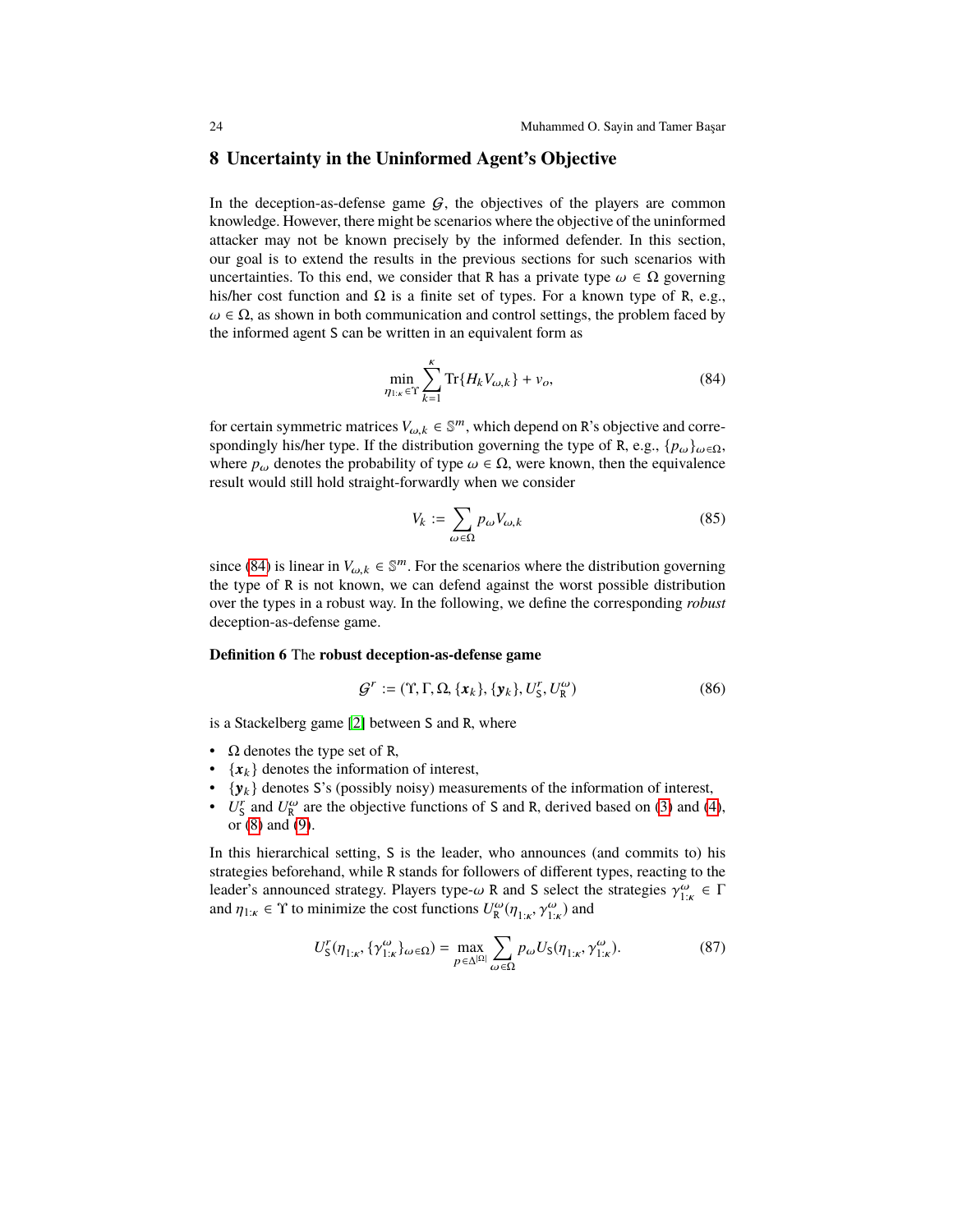Type-ω R selects his/her strategy knowing S's strategy  $\eta_{1:\kappa} \in \Upsilon$ . Let  $B^{\omega}(\eta_{1:\kappa}) \subset \Gamma$ <br>be type-ω R's best reaction set to S's strategy  $n_{\kappa} \in \Upsilon$ . Then, the strategy and best be type- $\omega$  R's best reaction set to S's strategy  $\eta_{1:\kappa} \in \Upsilon$ . Then, the strategy and best reactions pair  $(\eta_{1:\kappa}^*, \{B^{\omega}(\eta_{1:\kappa}^*)\}_{\omega \in \Omega})$  attains the Stackelberg equilibrium provided that that

<span id="page-24-0"></span>
$$
\eta_{1:\kappa}^* \in \underset{\eta_{1:\kappa} \in \Upsilon}{\text{argmin}} \max_{\substack{\gamma_{1:\kappa}^{\omega} \in B^{\omega}(\eta_{1:\kappa}), \\ \omega \in \Omega}} U_{\mathsf{S}}^r(\eta_{1:\kappa}, \{\gamma_{1:\kappa}^{\omega}\}_{\omega \in \Omega}), \tag{88}
$$

$$
B^{\omega}(\eta_{1:\kappa}) = \underset{\gamma_{1:\kappa} \in \Gamma}{\text{argmin}} U^{\omega}_{\mathsf{R}}(\eta_{1:\kappa}, \gamma^{\omega}_{1:\kappa}). \tag{89}
$$

Suppose S has access to the perfect measurement of the state. Then, in the robust deception-as-defense game  $G<sup>r</sup>$ , the equivalence result in Theorem [2](#page-16-4) yields that the problem faced by S can be written as

<span id="page-24-1"></span>
$$
\min_{S \in \Psi} \max_{p \in \Delta^{|\Omega|}} \text{Tr} \left\{ S \sum_{\omega \in \Omega} p_{\omega} V_{\omega} \right\} + v_o,
$$
\n(90)

where we have introduced the block diagonal matrices  $S := diag\{S_{k}, \ldots, S_{1}\}\$  and  $V_{\omega} := \text{diag}\{V_{\omega,\kappa}, \dots, V_{\omega,1}\}\$ , and  $\Psi \subset \mathbb{S}^{m\kappa}$  denotes the constraint set at this new high-dimensional space corresponding to the necessary and sufficient condition on the covariance of the posterior estimate. The following theorem from [\[24\]](#page-29-2) provides an algorithm to compute the optimal signaling rules within the general class of measurable policies for the communication setting, and the optimal "linear plus noise" signaling rules for the control setting.

**Theorem 4** *The value of the Stackelberg equilibrium* [\(88\)](#page-24-0)*, i.e.,* [\(90\)](#page-24-1)*, is given by*  $\vartheta = \min_{\omega \in \Omega} \vartheta_{\omega}$ , where

$$
\vartheta_{\omega} := \min_{S \in \Psi} \text{Tr}\{SV_{\omega}\} + v_o, \text{ subject to } \text{Tr}\{(V_{\omega} - V_{\omega_o})S\} \ge 0 \,\forall \,\omega_o \ne \omega. \tag{91}
$$

*Furthermore, let*  $\omega^* \in \text{argmin}_{\omega \in \Omega} \vartheta_{\omega}$  *and* 

$$
S^* \in \underset{S \in \Psi}{\text{argmin}} \ \mathrm{Tr}\{SV_{\omega^*}\} + \nu_o, \ subject \ to \ \mathrm{Tr}\{(V_{\omega^*} - V_{\omega_o})S\} \ge 0 \ \forall \ \omega_o \neq \omega^*. \tag{92}
$$

*Then, given*  $S^* \in \Psi$ *, we can compute the optimal signaling rule according to the equivalence result in Theorem [2.](#page-16-4)*

*Proof* There exists a solution for the equivalent problem [\(90\)](#page-24-1) since the constraint sets are decoupled and compact while the objective function is continuous in the optimization arguments. Let  $(S^*, p^*)$  be a solution of [\(90\)](#page-24-1). Then,  $p^* \in \Delta^{|\Omega|}$  is given by by

<span id="page-24-2"></span>
$$
p^* \in \left\{ p \in \Delta^{|\Omega|} | p_\omega = 0 \text{ if } \text{Tr}\{V_\omega S^*\} < \max_{\omega_o \neq \omega} \text{Tr}\{V_{\omega_o} S^*\} \right\} \tag{93}
$$

since the objective in [\(90\)](#page-24-1) is linear in  $p \in \Delta^{|\Omega|}$ . Since  $p^* \in \Delta^{|\Omega|}$ , i.e., a point over the simplex  $\Delta^{|\Omega|}$ , there exists at least one type with positive weight, e.g.,  $p^*_{\omega} > 0$ . Then, (93) yields [\(93\)](#page-24-2) yields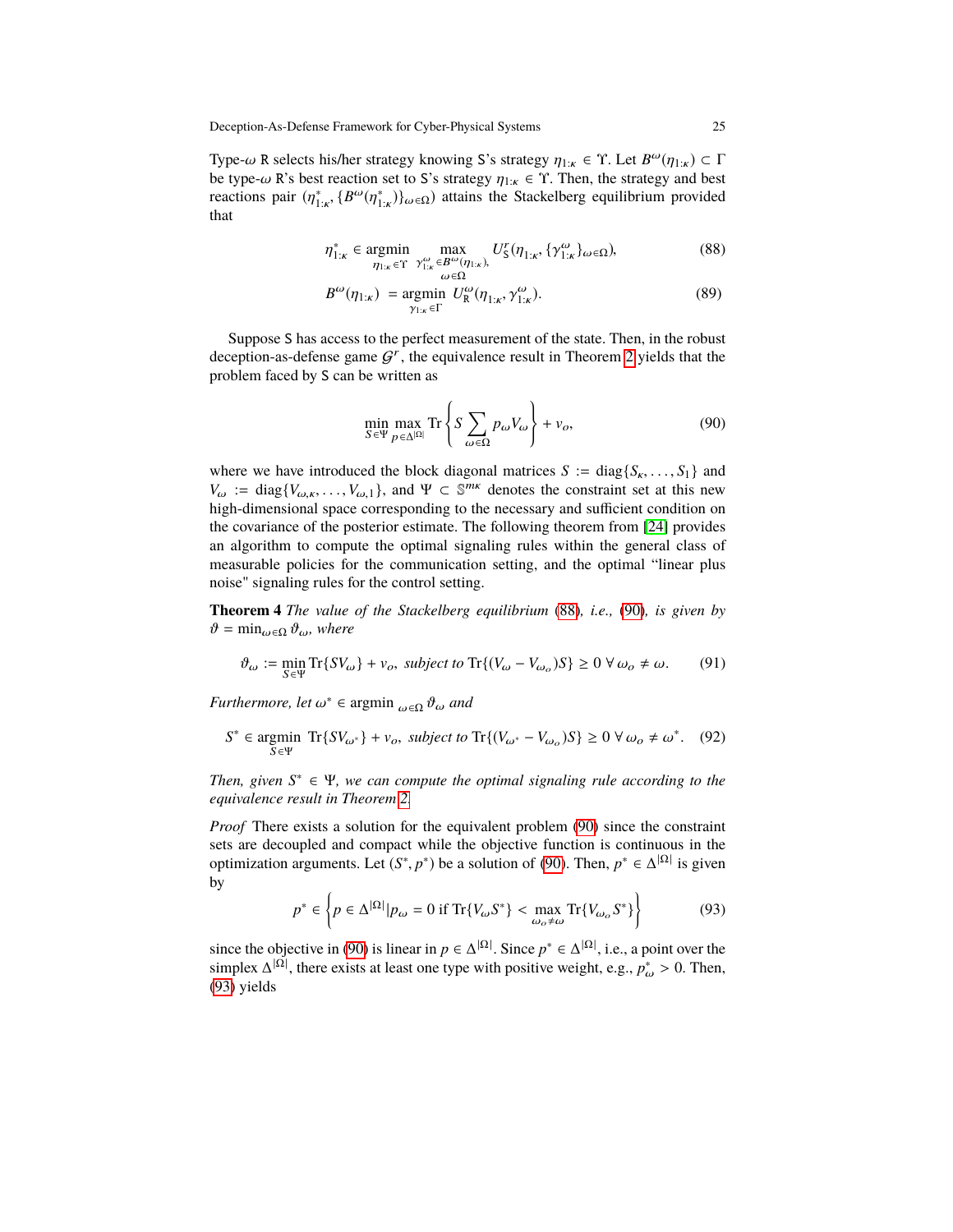$$
\operatorname{Tr}\{V_{\omega}S^*\} \ge \operatorname{Tr}\{V_{\omega_o}S^*\}, \ \forall \,\omega_o \in \Omega\tag{94}
$$

and furthermore

$$
\operatorname{Tr}\{V_{\omega}S^*\} = \sum_{\omega_o \in \Omega} p_{\omega_o} \operatorname{Tr}\{V_{\omega_o}S^*\},\tag{95}
$$

since for all  $\omega_o \in \Omega$  such that  $p_{\omega_o} > 0$ , we have  $Tr{V_{\omega_o}S^*} = Tr{V_{\omega_o}S^*}$ . Therefore, given the knowledge that in the solution  $n^* > 0$ , we can write (90) as given the knowledge that in the solution  $p^*_{\omega} > 0$ , we can write [\(90\)](#page-24-1) as

$$
\min_{S \in \Psi} \max_{p \in \Delta^{|\Omega|}} \text{Tr} \left\{ S \sum_{\omega_o \in \Omega} p_{\omega_o} V_{\omega_o} \right\} + v_o = \min_{S \in \Psi} \text{Tr} \{ V_{\omega} S \} \tag{96}
$$
\n
$$
\text{s.t. } \text{Tr} \{ (V_{\omega} - V_{\omega_o}) S \} \ge 0 \ \forall \ \omega_o \in \Omega.
$$

To mitigate the necessity  $p_{\omega}^* > 0$  in the solution of the left-hand-side, we can search over the finite set O since in the solution at least one type must have positive weight over the finite set  $\Omega$  since in the solution at least one type must have positive weight, which completes the proof.  $\Box$ 

## **• ! Irrelevant Information in Signals**

The optimization objective in [\(90\)](#page-24-1) is given by

$$
\max_{p \in \Delta^{\[\Omega\]}} \text{Tr} \left\{ S \sum_{\omega \in \Omega} p_{\omega} V_{\omega} \right\} + v_o,
$$
\n(97)

which is convex in  $S \in \Psi$  since the maximum of any family of linear functions is a convex function [\[6\]](#page-28-3). Therefore, the solution  $S^* \in \Psi$  may be a non-extreme point of the constraint set Ψ, which implies that in the optimal signaling rule S introduces independent noise. Note that Blackwell's irrelevant information theorem [\[4,](#page-28-4) [5\]](#page-28-5) implies that there must also be some other (nonlinear) signaling rule within the general class of measurable policies that can attain the equilibrium without introducing any independent noise.

## <span id="page-25-0"></span>**9 Partial or Noisy Measurements**

Up to now, we have considered the scenario where S has perfect access to the underlying information of interest, but had mentioned at the beginning that results are extendable also to partial or noisy measurements, e.g.,

$$
\mathbf{y}_k = C \mathbf{x}_k + \mathbf{v}_k, \tag{98}
$$

where  $C \in \mathbb{R}^{m \times m}$  and  $v_k \sim \mathbb{N}(0, \Sigma_v)$  is Gaussian measurement noise independent of all the other parameters. In this section, we discuss these extensions, which hold of all the other parameters. In this section, we discuss these extensions, which hold under certain restrictions on S's strategy space. More precisely, for "linear plus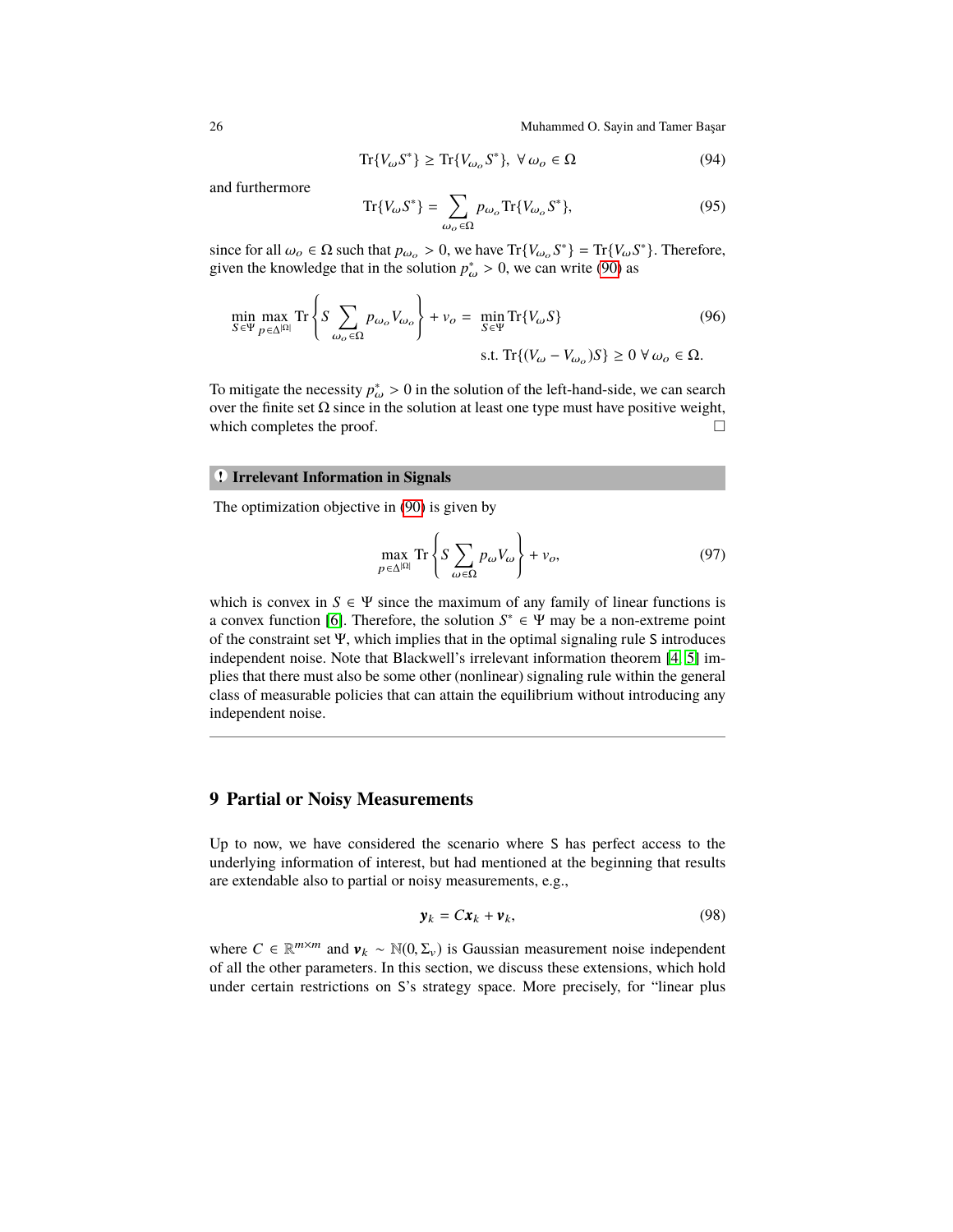noise" signaling rules  $\eta_k^{\ell} \in \Upsilon_k^{\ell}$ ,  $k = 1, ..., \kappa$  $k = 1, ..., \kappa$  $k = 1, ..., \kappa$ , the equivalence results in Theorems 1 and 2 hold in terms of the covariance of the posterior estimate of all the previous and [2](#page-16-4) hold in terms of the covariance of the posterior estimate of all the previous measurements<sup>[3](#page-26-0)</sup>, denoted by  $Y_k := \text{cov}\{\mathbb{E}\{\mathbf{y}_{1:k}|\mathbf{s}_{1:k}\}\}\$ , rather than the covariance of the posterior estimate of the underlying state  $H_k = \text{cov}\{\mathbb{E}\{\mathbf{x}_k | \mathbf{s}_{1:k}\}\}\.$  Particularly, the following lemma from [\[22\]](#page-29-18) shows that there exists a linear relation between the covariance matrices  $H_k \in \mathbb{S}^m$  and  $Y_k \in \mathbb{S}^{mk}$  since  $\mathbf{x}_k \to \mathbf{y}_{1:k} \to \mathbf{s}_{1:k}$  forms a Markov chain in that order.

<span id="page-26-1"></span>**Lemma 3** *Consider zero-mean jointly Gaussian random vectors <sup>x</sup>*, <sup>y</sup>,*<sup>s</sup> that form a Markov chain, e.g.,*  $\mathbf{x} \rightarrow \mathbf{y} \rightarrow \mathbf{s}$  *in this order. Then, the conditional expectations of x and* y *given s satisfy the following linear relation:*

$$
\mathbb{E}\{x|s\} = \mathbb{E}\{xy'\}\mathbb{E}\{yy'\}^{\dagger}\mathbb{E}\{y|s\}.
$$
 (99)

Note that  $\mathbf{s}_{1:k}$  is jointly Gaussian with  $\mathbf{x}_k$  and  $\mathbf{y}_{1:k}$  since  $\eta_i^{\ell} \in \Upsilon_i^{\ell}$ , for  $i = 1, ..., k$ . Based on Lemma [3,](#page-26-1) the covariance matrices  $H_k \in \mathbb{S}^m$  and  $Y_k \in \mathbb{S}^{mk}$  satisfy

$$
H_k = D_k Y_k D'_k, \tag{100}
$$

where  $D_k := \mathbb{E}\{\mathbf{x}_k \mathbf{y}_{1:k}^{\prime}\} \mathbb{E}\{\mathbf{y}_{1:k} \}^{\dagger} \in \mathbb{R}^{m \times mk}$ . Furthermore,  $\mathbf{y}_{1:k} \in \mathbb{R}^{mk}$  follows the first-order auto-regressive recursion:

<span id="page-26-2"></span>
$$
\mathbf{y}_{1:k} = \underbrace{\left[\mathbb{E}\{\mathbf{y}_k\mathbf{y}'_{1:k-1}\}\mathbb{E}\{\mathbf{y}_{1:k-1}\mathbf{y}_{1:k-1}\}\right]}_{=:A_k^{\mathbf{y}}} \mathbf{y}_{1:k-1} + \left[\mathbf{y}_k - \mathbb{E}\{\mathbf{y}_k|\mathbf{y}_{1:k-1}\}\right].
$$
 (101)

Therefore, the optimization problem faced by S can be viewed as belonging to the non-cooperative communication setting with perfect measurements for the Gauss-Markov process  $\{y_{1:k}\}\$  following the recursion [\(101\)](#page-26-2), and it can be written as

$$
\min_{\eta_{1:\kappa}^{\ell} \in \Upsilon^{\ell}} \sum_{k=1}^{K} \text{Tr}\{Y_k W_k\} + v_o,
$$
\n(102)

where  $W_k := D'_k V_k D_k$ .

# **•** > **Dimension of Signal Space**

Without loss of generality, we can suppose that the signal  $s_k$  sent by S is  $mk$ dimensional so that S can disclose  $y_{1:k}$ . To distinguish the introduced auxiliary signaling rule from the actual signaling rule  $\eta_k^{\ell}$ , we denote it by  $\tilde{\eta}_k^{\ell} \in \tilde{\Upsilon}_k^{\ell}$  and the notice is considered. policy space  $\tilde{\Upsilon}_k^{\ell}$  is defined accordingly. When the information of interest is Gaussian, for a given optimal  $\tilde{\eta}_{1:i}^{\ell}$ , we can always set the *i*th optimal signaling rule  $\eta_i^{\ell}(\cdot)$  in the original signal grass  $\tilde{\chi}^{\ell}$  as original signal space  $\Upsilon_i^{\ell}$  as

<span id="page-26-0"></span><sup>&</sup>lt;sup>3</sup> With some abuse of notation, we denote the vector  $\left[\mathbf{y}'_{k} \cdots \mathbf{y}'_{1}\right]'$  by  $\mathbf{y}_{1:k} \in \mathbb{R}^{mk}$ .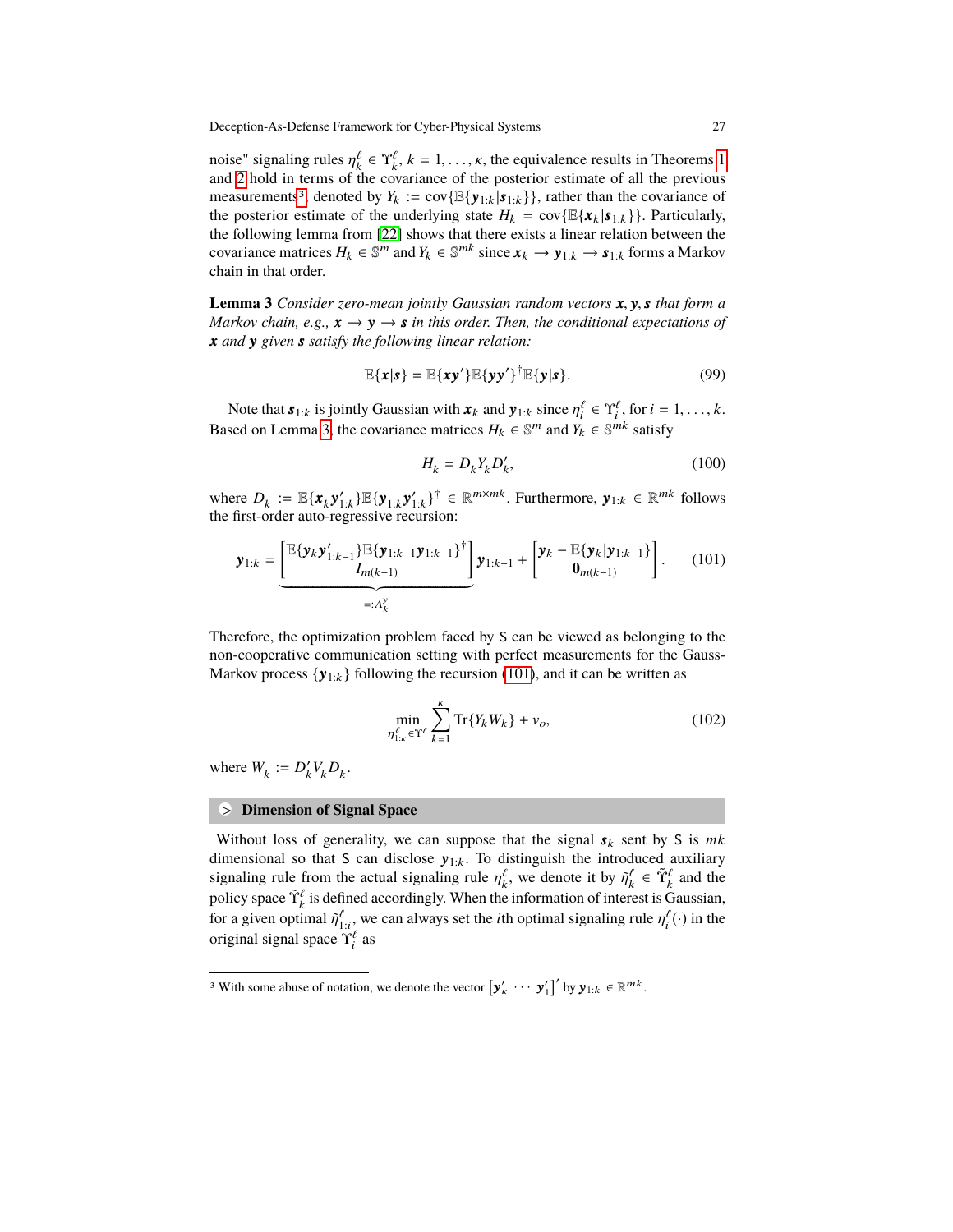<span id="page-27-1"></span>
$$
\eta_i^{\ell}(\mathbf{y}_{1:i}) = \mathbb{E}\{\mathbf{x}_i|\tilde{\eta}_1^{\ell}(\mathbf{y}_1),\ldots,\tilde{\eta}_i^{\ell}(\mathbf{y}_{1:i})\},\tag{103}
$$

almost everywhere over  $\mathbb{R}^m$ , and the right-hand-side is the conditional expectation of  $\mathbf{x}_i$  with respect to the random variables  $\tilde{\eta}_1^{\ell}(\mathbf{y}_1), \ldots, \tilde{\eta}_i^{\ell}(\mathbf{y}_{1:i})$ . Then, for  $k = 1, \ldots, \kappa$ , we would obtain we would obtain

$$
\mathbb{E}\{\boldsymbol{x}_k|\eta_1^{\ell}(\mathbf{y}_1),\ldots,\eta_k^{\ell}(\mathbf{y}_{1:k})\} = \mathbb{E}\{\boldsymbol{x}_k|\tilde{\eta}_1^{\ell}(\mathbf{y}_1),\ldots,\tilde{\eta}_k^{\ell}(\mathbf{y}_{1:k})\},\tag{104}
$$

almost everywhere over  $\mathbb{R}^m$ , since for  $\eta_{1,\kappa}^\ell \in \Upsilon^\ell$  selected according to [\(103\)](#page-27-1), all the<br>previously sent signals  $\{p_\ell^\ell(\mathbf{v}_k), \dots, p_\ell^\ell(\mathbf{v}_{k+1})\}$  are  $\mathcal{F}^{\{g_\ell^\ell(\mathbf{v}_k), \dots, g_\ell^\ell(\mathbf{v}_{k+1})\}}$ previously sent signals  $\{\eta_1^{\ell}(\mathbf{y}_1),..., \eta_{k-1}^{\ell}(\mathbf{y}_{1:k-1})\}$  are  $\sigma$ - $\{\tilde{\eta}_1^{\ell}(\mathbf{y}_1),..., \tilde{\eta}_{k-1}^{\ell}(\mathbf{y}_{1:k-1})\}$ <br>measurable measurable.

Based on this observation, for partial or noisy measurements, we have the equivalent problem

$$
\min_{Y_{1:k} \in X_{k=1}^K \mathbb{S}^{mk}} \sum_{k=1}^K \text{Tr}\{Y_k W_k\}, \text{ subject to } \text{cov}\{\mathbf{y}_{1:k}\} \ge Y_k \ge A_k^y Y_{k-1}(A_k^y)', \tag{105}
$$

where  $Y_0 = 0$ . Given the solution  $Y_{1:k}^*$ , we can compute the corresponding signaling rules  $\tilde{\eta}_{1:k}^{\ell}$  according to Theorem [2](#page-16-4) and then the actual optimal signaling rule  $\eta_{1:k}^{\ell} \in \Upsilon^{\ell}$ <br>can be computed by (103) can be computed by  $(103)$ .

## <span id="page-27-0"></span>**10 Conclusion**

In this chapter, we have introduced the deception-as-defense framework for cyberphysical systems. A rational adversary takes certain actions to carry out a malicious task based on the available information. By crafting the information available to the adversary, our goal was to control him/her to take actions inadvertently in line with the system's interest. Especially, when the malicious and benign objectives are not completely opposite of each other, as in a zero-sum game framework, we have sought to restrain the adversary to take actions, or attack the system, carrying out only the aligned part of the objectives as much as possible without meeting the goals of the misaligned part. To this end, we have adopted the solution concept of game theoretical hierarchical equilibrium for robust formulation against the possibility that advanced adversaries can learn the defense policy in the course of time once it has been widely deployed.

We have shown that the problem faced by the defender can be written as a linear function of the covariance of the posterior estimate of the underlying state. For arbitrary distributions over the underlying state, we have formulated a necessary condition on the covariance of the posterior estimate. Then, for Gaussian state, we have shown the sufficiency of that condition since for any given symmetric matrix satisfying the necessary condition, there exists a "linear plus noise" signaling rule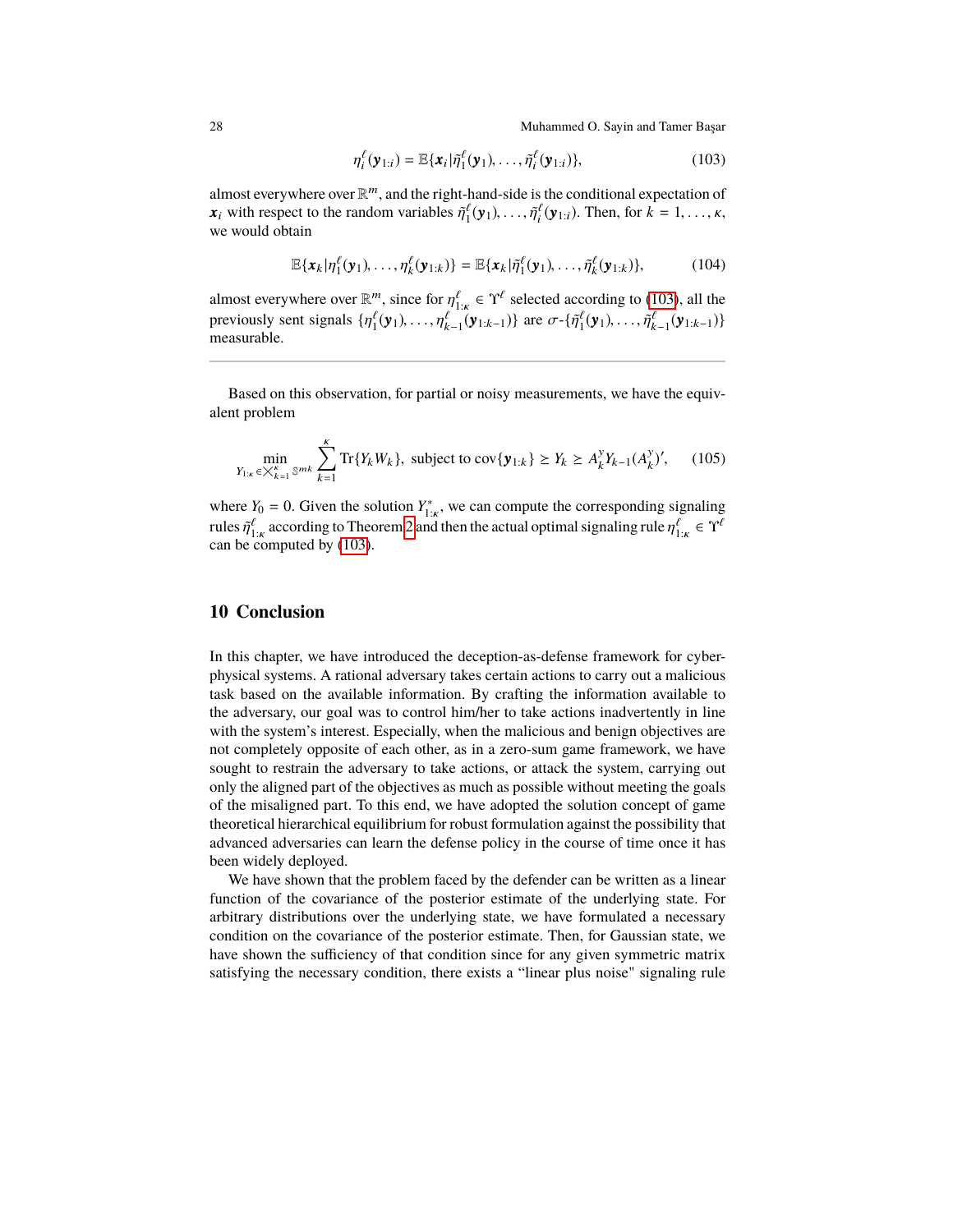yielding that covariance of the posterior estimate. Based on that, we have formulated an SDP problem over the space of symmetric matrices equivalent to the problem faced by the defender over the space of signaling rules. We have first focused on the communication setting. This equivalence result has implied the optimality of linear signaling rules within the general class of stochastic kernels. We have provided the optimal signaling rule for single stage settings analytically and provided an algorithm to compute the optimal signaling rules for dynamic settings numerically. Then, we have extended the results to control settings, where the adversary has a long-term control objective, by transforming the problem into a communication setting by restricting the space of signaling rules to linear policies plus a random term. We have also addressed the scenarios where the objective of the adversary is not known and the defender can have partial or noisy measurements of the state.

Some future directions of research include formulation of the deception-asdefense framework for

- robust control of systems,
- communication or control systems with quadratic objectives over infinite horizon,
- networked control systems, where there are multiple informed and uninformed agents,
- scenarios where the uninformed adversary can have side-information,
- applications in sensor selection.

## **Acknowledgement**

This research was supported by the U.S. Office of Naval Research (ONR) MURI grant N00014-16-1-2710.

## **References**

- <span id="page-28-2"></span>[1] Akyol E, Langbort C, Başar T (2017) Information-theoretic approach to strategic communication as a hierarchical game. Proceedings of the IEEE 105(2):205–218
- <span id="page-28-0"></span>[2] Başar T, Olsder G (1999) Dynamic Noncooperative Game Theory. Society for Industrial Mathematics (SIAM) Series in Classics in Applied Mathematics
- <span id="page-28-1"></span>[3] Battaglini M (2002) Multiple referrals and multidimensional cheap talk. Econometrica 70(4):1379–1401
- <span id="page-28-4"></span>[4] Blackwell D (1963) Memoryless strategies in finite-stage dynamic programming. The Annals of Mathematical Statistics 35:863–865
- <span id="page-28-5"></span>[5] Blackwell D, Ryll-Nardzewski C (1962) Non-existence of everywhere proper conditional distributions. The Annals of Mathematical Statistics 34:223–225
- <span id="page-28-3"></span>[6] Boyd S, Vandenberghe L (2004) Convex Optimization. Cambridge University Press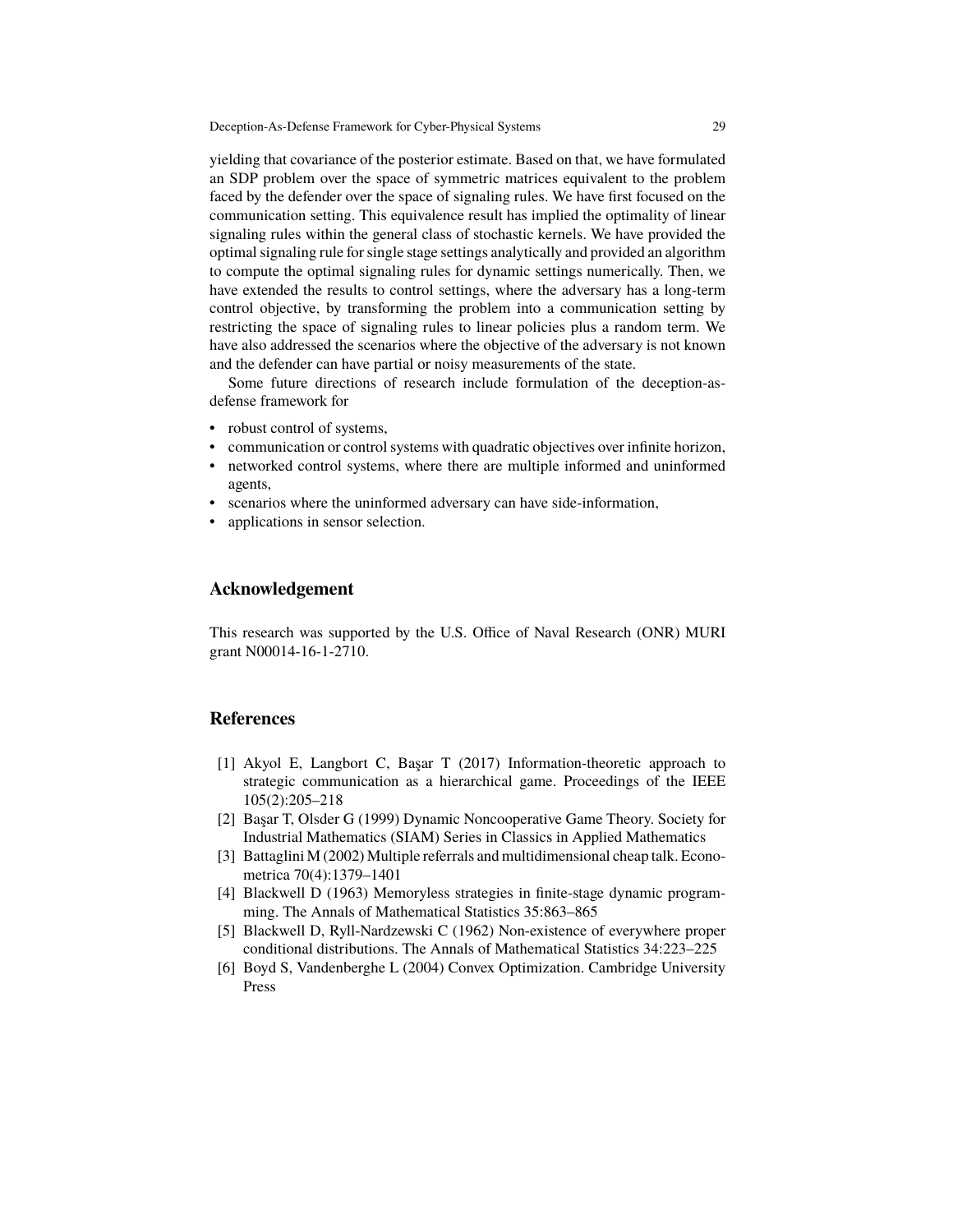- <span id="page-29-13"></span>[7] Carroll TE, Grosu D (2011) A game theoretic investigation of deception in network security. Security and Commun Nets 4(10)
- <span id="page-29-12"></span>[8] Clark A, Zhu Q, Poovendran R, Başar T (2012) Deceptive routing in relay networks. In: Grossklags J, Warland J (eds) Proceedings of International Conference on Decision and Game Theory for Security on Lecture Notes in Computer Science, Springer, Berlin, Heidelberg
- <span id="page-29-3"></span>[9] Crawford V, Sobel J (1982) Strategic information transmission. Econometrica 50(6):1431–1451
- <span id="page-29-15"></span>[10] Farokhi F, Teixeira A, Langbort C (2017) Estimation with strategic sensors. IEEE Trans Automatic Control 62(2):724–739
- <span id="page-29-4"></span>[11] Farrell J, Gibbons R (1986) Cheap talk with two audiences. American Economic Review 79:1214–1223
- <span id="page-29-5"></span>[12] Farrell J, Rabin M (1996) Cheap talk. J Econ Pers 10(3):103–118
- <span id="page-29-6"></span>[13] Gilligan TW, Krehbiel K (1989) Collective decision-making and standing committees: An informational rational for restrictive amendments procedures. Journal of Law, Economics & Organizations 3:287–335
- <span id="page-29-17"></span>[14] Horn RA, Johnson CR (1985) Matrix Analysis. Cambridge University Press
- <span id="page-29-11"></span>[15] Howe DG, Nissenbaum H (2009) TrackMeNot: Resisting surveillance in web search. In: Kerr I, Lucock C, Steeves V (eds) On the Identity Trail: Privacy, Anonymity and Identity in a Networked Society, Oxford University Press
- <span id="page-29-9"></span>[16] Kamenica E, Gentzkow M (2011) Bayesian persuasion. American Economic Review 101:25090–2615
- <span id="page-29-7"></span>[17] Krishna V, Morgan J (2000) A model of expertise. The Quarterly Journal of Economics 116:747–775
- <span id="page-29-8"></span>[18] Morris S (2001) Political correctness. Journal of Political Economy 109:231– 265
- <span id="page-29-10"></span>[19] Pawlick J, Colbert E, Zhu Q (2017) A game-theoretic taxonomy and survey of defensive deception for cybersecurity and privacy. ArXiv:171205441
- <span id="page-29-14"></span>[20] Sarıtaş S, Yüksel S, Gezici S (2017) Quadratic multi-dimensional signaling games and affine equilibria. IEEE Transaction on Automatic Control 62(2):605–619
- <span id="page-29-1"></span>[21] Sayin MO, Başar T (2017) Secure sensor design for cyber-physical systems against advanced persistent threats. In: Rass S, An B, Kiekintveld C, Fang F, Schauder S (eds) Proceedings of International Conference on Decision and Game Theory for Security on Lecture Notes in Computer Science, Springer, Vienna, Austria, vol 10575, pp 91–111
- <span id="page-29-18"></span>[22] Sayin MO, Başar T (2018) Deceptive multi-dimensional information disclosure over a Gaussian channel. In: Proceedings of the American Control Conference (ACC), pp 6545–6552
- <span id="page-29-16"></span>[23] Sayin MO, Başar T (2018) Dynamic information disclosure for deception. In: Proceedings of the 57th IEEE Conference on Decision and Control (CDC)
- <span id="page-29-2"></span>[24] Sayin MO, Başar T (2019) Robust sensor design against multiple attackers with misaligned control objectives. arXiv:190110618
- <span id="page-29-0"></span>[25] Sayin MO, Akyol E, Başar T (2017) Hierarchical multi-stage Gaussian signaling games: Strategic communication and control. arXiv:160909448